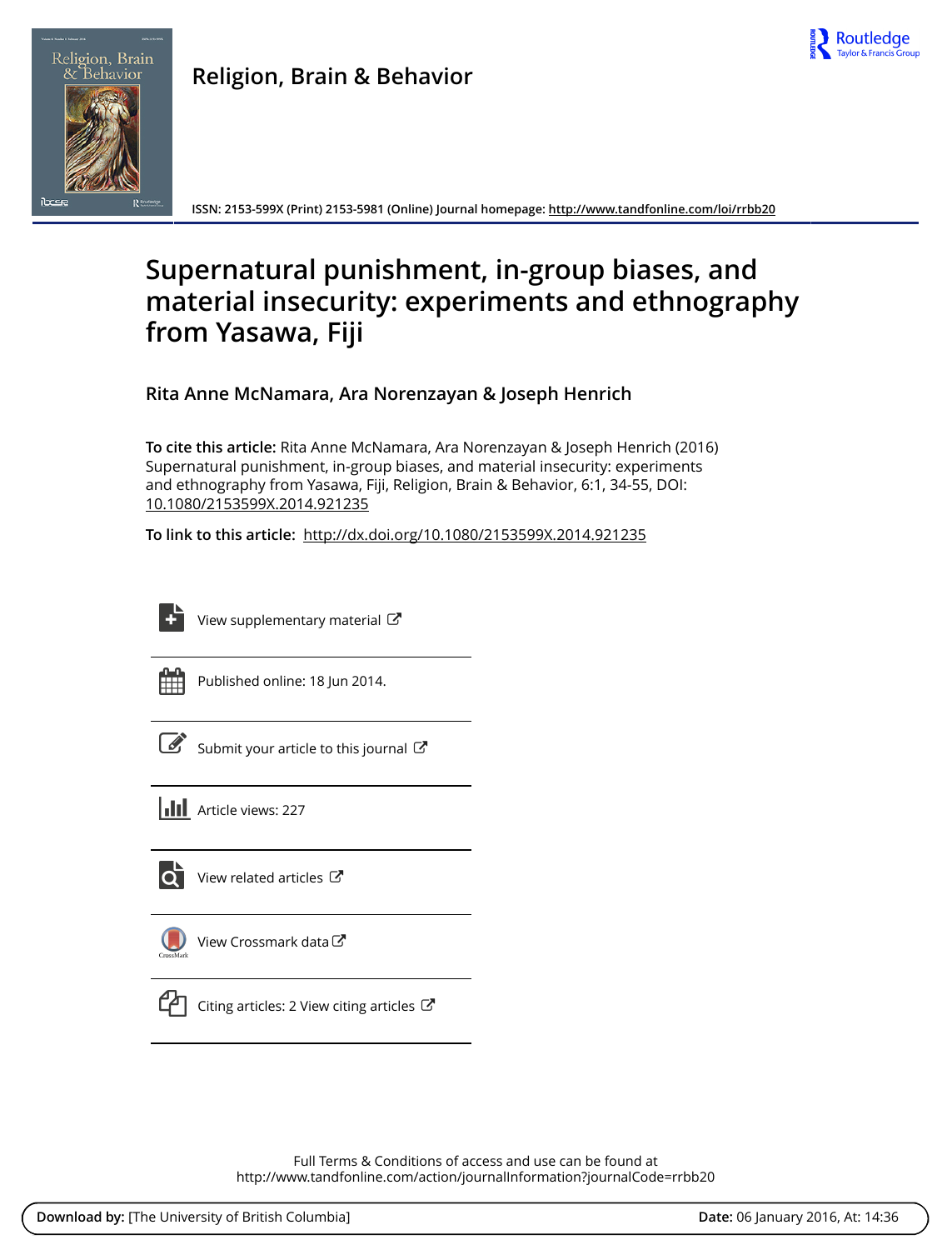# Supernatural punishment, in-group biases, and material insecurity: experiments and ethnography from Yasawa, Fiji

Rita Anne McNamara<sup>a\*</sup>, Ara Norenzayan<sup>a</sup> and Joseph Henrich<sup>a,b</sup>

a<br>Department of Psychology, University of British Columbia, Vancouver, BC V6T 1Z4, Canada; <sup>b</sup>Department of Economics, University of British Columbia, Vancouver, BC V6T 1Z4, Canada

Threat of supernatural punishment can promote prosociality in large-scale societies; however, its impact in smaller societies with less powerful deities is less understood. Also, while perceived material insecurity has been associated with increasing religious belief, the relationships between insecurity, supernatural punishment beliefs, and prosocial behavior are unclear. In this study, we explore how material insecurity moderates the supernatural punishment beliefs that promote different expectations about distant, anonymous strangers among a sample of villagers living in Yasawa, Fiji. We examined this relationship by employing an economic game designed to measure local recipient favoritism vs. egalitarian, rule-following behavior. Using indices of three different "punishing" agents – the Christian God ("Bible God"), the deified ancestors ( $Kalou-vu$ ), and the police – we find that increased belief in Bible God punishment predicts less local recipient favoritism at low and moderate but not high material insecurity. Punishing *Kalou-vu* also predicts less favoritism at low and moderate insecurity, but more favoritism at high insecurity. Police punishment poorly predicts favoritism, suggesting that secular authority has less impact on isolated communities. We discuss implications for understanding how different kinds of supernatural and secular agent beliefs impact prosocial behavior.

Keywords: economic games; favoritism; Fiji; gods' minds; insecurity; supernatural punishment

# 1. Theoretical background: religion, supernatural monitors, and material insecurity

In contemporary world religions, supernatural agents are believed to monitor and punish norm violations toward other people, especially if the victims are co-religionists (Johnson & Bering, [2006;](#page-20-0) Johnson & Krüger, [2004;](#page-20-0) Norenzayan, [2013;](#page-21-0) Schloss & Murray, [2011](#page-21-0); Shariff, [2011\)](#page-21-0). Comparative work using behavioral experiments across diverse societies shows that adherence to religions with big, moralizing gods predicts more equitable treatment of even anonymous others (Ahmed, [2008](#page-18-0); Ahmed & Hammarstedt, [2011](#page-18-0); Atkinson & Bourrat, [2011](#page-19-0); Bourrat, Atkinson, & Dunbar, [2011;](#page-19-0) Henrich et al., [2010](#page-20-0); Johnson, [2005](#page-20-0); McKay, Efferson, Whitehouse, & Fehr, [2011](#page-21-0); Shariff & Norenzayan, [2011](#page-22-0); Shariff & Rhemtulla, [2012](#page-22-0)). Among North Americans, correlational studies show associations between belief in a more punitive God and less cheating (Shariff & Norenzayan, [2011\)](#page-22-0). Studies that implicitly prime "God" suggest a causal link between belief and behavior, suggesting that religious reminders increase cooperation and honesty even when the targets are strangers (Ahmed & Salas, [2011;](#page-18-0) McKay et al., [2011](#page-21-0); Norenzayan & Gervais, [2011;](#page-21-0) Norenzayan & Shariff, [2008;](#page-21-0) Pichon, Boccato, & Saroglou,

<sup>\*</sup>Corresponding author. Email: [ramcnama@psych.ubc.ca](mailto:ramcnama@psych.ubc.ca)

<sup>© 2014</sup> Taylor & Francis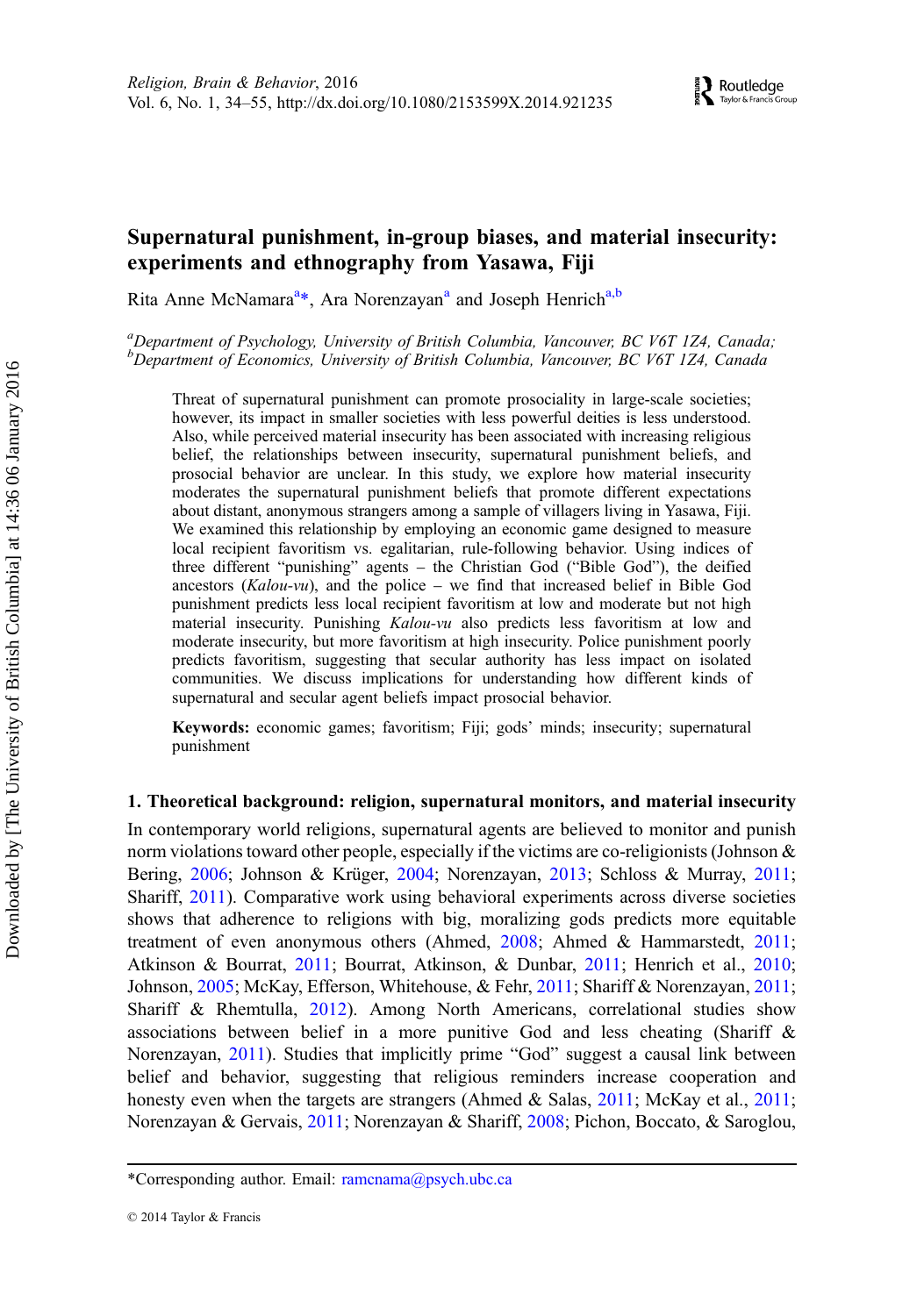[2007;](#page-21-0) Randolph-Seng & Nielsen, [2007\)](#page-21-0). Finally, trust among strangers appears to be facilitated by a shared belief in watchful, moralizing, punitive supernatural agents (Norenzayan, [2013](#page-21-0); Ruffle & Sosis, [2010](#page-21-0); Shariff, [2011](#page-21-0); Sosis, [2005;](#page-22-0) Tan & Vogel, [2008](#page-22-0); see Purzycki & Arakchaa, [2013](#page-21-0) for an example of ritual participation associated with non-moralistic deities also facilitating trust).

However, the observation that supernatural agents vary across contemporary traditions outside of Abrahamic faith complicates religious prosociality through supernatural agent beliefs (Armstrong, [1993,](#page-19-0) [2006;](#page-19-0) Boyer, [2001](#page-19-0); Norenzayan, [2013;](#page-21-0) Purzycki & Sosis, [2011](#page-21-0); Shariff, Norenzayan, & Henrich, [2010](#page-22-0); Wright, [2009\)](#page-22-0). Importantly, supernatural agents are documented to vary in omniscience, omnipotence, and the degree to which they care about moralized strategic social information ["moralized" here meaning social actions deemed to indicate a deeper, fundamental goodness or badness of an actor as opposed to violations of conventions that have nothing to do with a deeper sense of good or evil (see Boyer, [2001;](#page-19-0) Purzycki, [2013](#page-21-0); Purzycki & Sosis, [2011;](#page-21-0) Purzycki et al., [2012](#page-21-0); Willard & McNamara, [2012](#page-22-0))].

Variation in supernatural agent minds combined with prosocial effects of religious belief points to an important hypothesis: varying models of supernatural punishment corresponding to different deities should predict different patterns of costly social norm adherence. However, empirical evidence outside Western populations and with non-Abrahamic deities has been limited (for exceptions, see Soler, [2012;](#page-22-0) Xygalatas et al., [2013\)](#page-22-0). In addition, some efforts to interpret the behavioral effects of belief have not invoked God as a punisher of norm violations (for a review, see Preston, Ritter, & Hernandez, [2010](#page-21-0)). Our present research addresses these gaps by examining the effects of beliefs on norm adherence among a population in Yasawa, Fiji with coexisting traditions of belief in both the Christian God and in local ancestor gods.

An independent line of research has long linked existential or material insecurity to both religion and norm adherence (Boyer & Lienard, [2007;](#page-19-0) Gmelch, [1971](#page-19-0); Homans, [1941;](#page-20-0) Malinowski, [1948\)](#page-21-0). Empirically, a combination of cross-national correlations and experimental priming studies shows that perceived insecurity influences religious norm adherence at both the societal (Fincher & Thornhill, [2011;](#page-19-0) Gray & Wegner, [2010;](#page-19-0) Norris & Inglehart, [2004](#page-21-0); Zuckerman, [2007](#page-22-0)) and individual level (Kay, Gaucher, McGregor, & Nash, [2010](#page-20-0); Laurin, Shariff, Henrich, & Kay, [2012;](#page-20-0) Norenzayan, Dar-Nimrod, Hansen, & Proulx, [2009\)](#page-21-0). Further, feelings of insecurity often push believers to have faith in religion (Gray & Wegner, [2010;](#page-19-0) Kay, Shepherd, Blatz, Chua, & Galinsky, [2010;](#page-20-0) Laurin et al., [2012;](#page-20-0) Norris & Inglehart, [2004\)](#page-21-0). Studies showing reliance on God's punishment as a source of control in an unpredictable world also suggest that secular governments serve a similar role (Laurin et al., [2012;](#page-20-0) Shariff & Norenzayan, [2007\)](#page-22-0). Indeed, when governmental stability is threatened, individuals in some populations can look to God for a renewed sense of order in the world, and vice versa (Kay, Gaucher, Napier, Callan, & Laurin, [2008;](#page-20-0) Kay, Shepherd et al., [2010](#page-20-0)). Broad, cross-national surveys indicate decreasing religious devotion as threats from famine, pestilence, violence, and environmental changes diminish due to increasingly effective secular systems (Gray & Wegner, [2010;](#page-19-0) Norris & Inglehart, [2004;](#page-21-0) Zuckerman, [2007\)](#page-22-0).

Material insecurity is also linked to norm compliance and sanctioning. Experimentally, uncertainty has been shown to increase compliance with local norms and the sanctioning of norm-violators. For example, experimental reminders of death (Burke, Martens, & Faucher, [2010](#page-19-0); Jong, Halberstadt, & Bluemke, [2012;](#page-20-0) Norenzayan & Hansen, [2006\)](#page-21-0) and even threats to one's basic understanding of the world (Heine, Proulx, & Vohs, [2006;](#page-19-0) Proulx & Heine, [2010](#page-21-0)) promote greater adherence to and justification of the current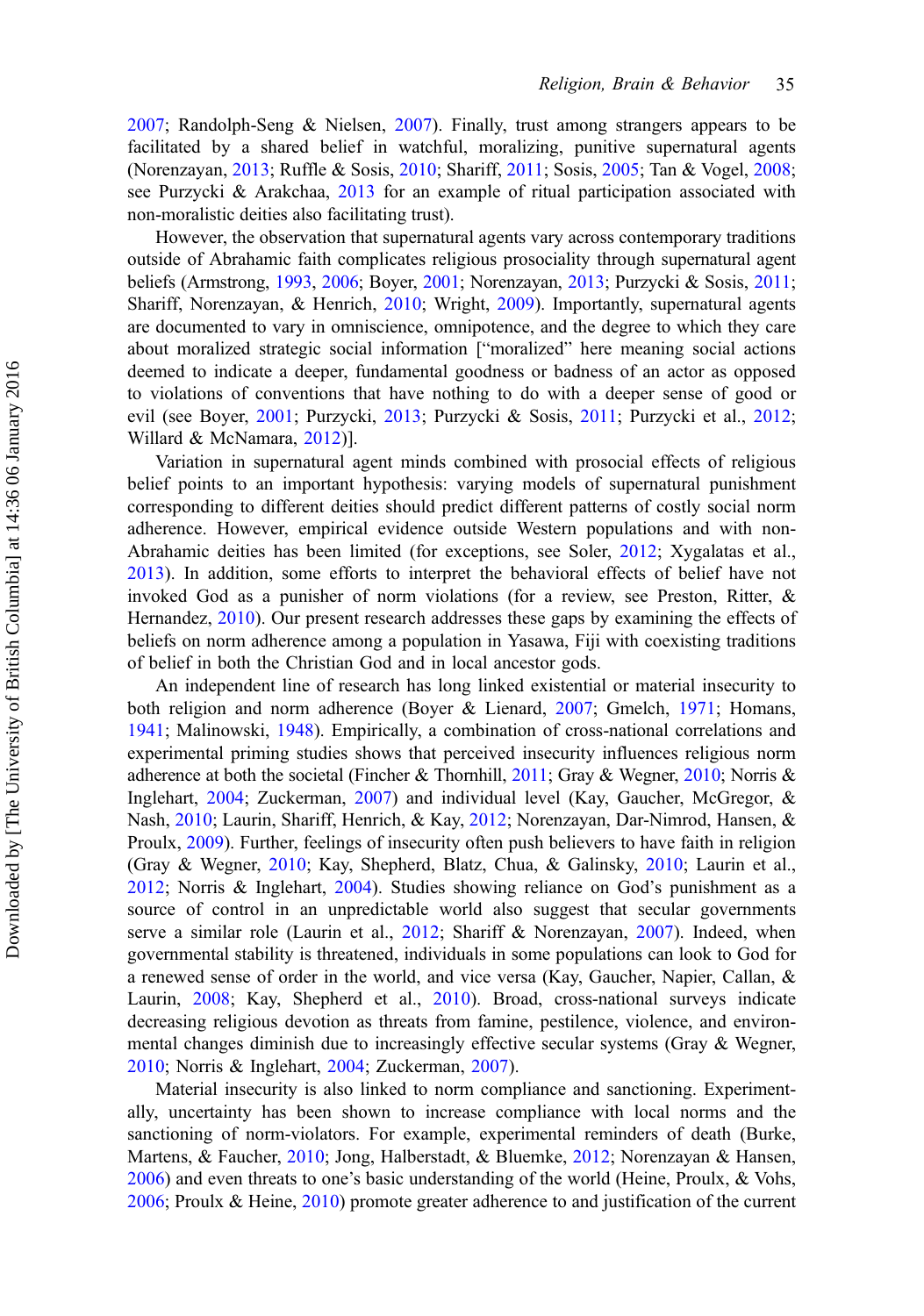social systems, even by individuals who are actively repressed by these systems (Jost  $\&$ Hunyady, [2005](#page-20-0)). Hogg and colleagues have shown that participants jolted by uncertainty are more likely to defend cultural values (Hogg, [2007;](#page-20-0) Hogg, Adelman, & Blagg, [2010;](#page-20-0) Smith, Hogg, Martin, & Terry, [2010\)](#page-22-0). Field data are broadly consistent with the experimental patterns, as environmental disturbances, vulnerability to earthquakes, and high disease prevalence can shift focus to especially favor local norms and religious affiliations (Fincher & Thornhill, [2011](#page-19-0); Sibley & Bulbulia, [2012;](#page-22-0) Van de Vliert, [2011\)](#page-22-0).

Taken in the context of supernatural agent punishment beliefs, this work linking insecurity to religion suggests an additional hypothesis: variation in material insecurity may interact with supernatural punishment beliefs along with the violations that supernatural agents care about. First, variability in the content of beliefs about divine minds (e.g., who and what they care about, their capacities to detect and punish norm violations, etc.) should predict different patterns of behavior toward outsiders. However, because perceived insecurity should also shift preferences toward favoring the local in-group, supernatural punishment beliefs that might otherwise promote cooperation with outsiders could be superseded by preferences to promote the in-group. In that case, knowledge of supernatural punishment beliefs may no longer be useful in predicting behavior.

# 2. The study

We explore these ideas with data from Yasawa Island, Fiji. Yasawans often endorse simultaneous belief in distinct kinds of supernatural beings: the Christian God (Bible God) and various ancestor gods (Kalou-vu). Thus, they present an opportunity to examine how distinct kinds of supernatural agents might lead to different behavioral consequences. Further, traditional fisher-horticulturalist practices expose Yasawans to significant and variable amounts of material insecurity, which compel Yasawans to rely on fellow villagers.

# 2.1. The site

Yasawa is the northernmost island in the Yasawa Island chain, located off the western coast of Fiji's main island, Viti Levu. We sampled from one  $\gamma \alpha \nu \nu \nu \alpha$  – the largest unit in the traditional, kin-based Fijian political system – collectively ruled by one hereditary chief.<sup>[1](#page-18-0)</sup> Most Yasawans subsist as fisher-horticulturalists. Cooperation is essential for daily life and is organized around the traditional Fijian kin-based social hierarchy.<sup>[2](#page-18-0)</sup> Regular soli ("offerings") feature communal meals and rituals. Marriages across villages promote cooperation among all Yasawan villages. Conversely, Yasawans often see norm violations against increasingly distant outsiders as increasingly permissible (Henrich, [2008](#page-19-0)); although villagers are generally friendly and hospitable to everyone, they also find it more acceptable to steal from high-end tourist resorts than known members of the village. While the resorts regularly employ locals, many villagers are fired for stealing shortly after starting work (this may also be related to the traditional needs-based distribution and redistribution routinely employed among Yasawans, as documented in Gervais, [2013](#page-19-0)). Consequently, far more villagers have experience working at a resort than are currently employed there.

# 2.1.1. Bible God and Kalou-vu in Yasawa

Many native Fijians believe in both the Christian Bible God (Kalou ni vola, "God of the book")<sup>[3](#page-18-0)</sup> and less powerful deified ancestors, or Kalou-vu ["root/ancestor god;" Katz, [1999;](#page-20-0) Ryle, [2010](#page-21-0); Tomlinson, [2009](#page-22-0); Kalou-vu are also deeply associated with *yaqona*/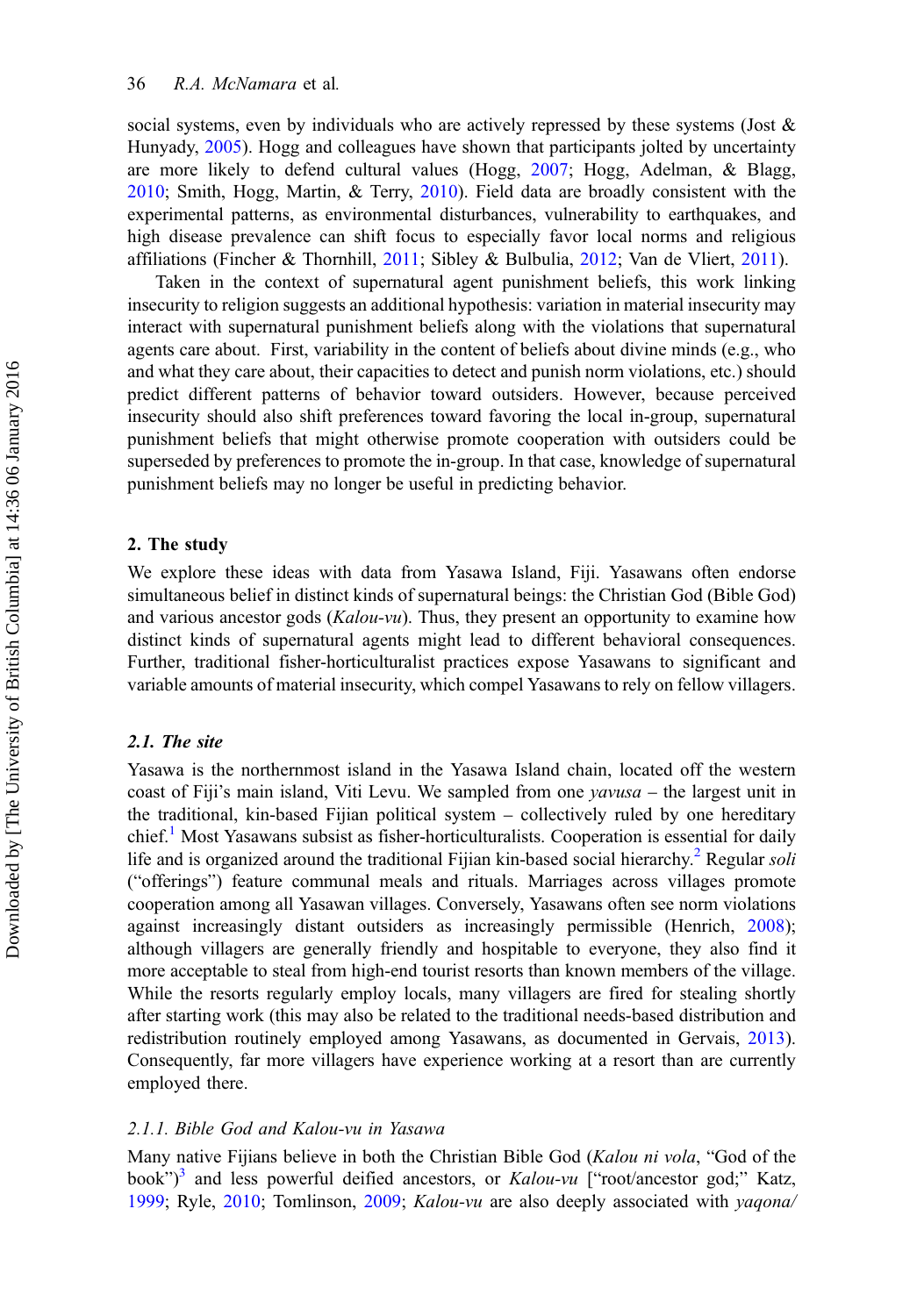*kava* ceremonies, (see Shaver, [2014](#page-22-0); Shaver & Sosis, [2014\)](#page-22-0). These differing supernatural agents promote different expected social interactions beyond the immediate in-group. The Bible God is often seen as more universally concerned about morality above and beyond daily village affairs. Further, the Bible God wants people to be honest and cooperative with all followers, regardless of location. Conversely, the Kalou-vu are the mythical progenitors of clans within a particular area. These spirits are often believed to focus on village customs that the Bible God overlooks and they punish violations with spirit possession, bad luck, illness, or death. As such, Kalou-vu direct attention toward the immediate in-group by maintaining the ancient kin-based social interactions essential to village life.

# 2.1.2. Material insecurity in Yasawa

Yasawans' geographical position and dependence on subsistence horticulture creates greater material insecurity than is found in many other parts of Fiji. During cyclone (cagilaba or "murderous winds") season, which lasts from November to April, Yasawa's geographical position and slender shape makes it a frequent and highly vulnerable target. For example, in December 2012, Yasawa Island suffered a direct hit from a category four cyclone, Cyclone Evan. Storms of a similar magnitude tend to hit Yasawa at least once every decade. The 2012 cyclone destroyed many houses and most of the 2013 cassava crop. Further east, taro gardens are kept as the crop of last resort for such emergencies. However, taro requires wet, swampy conditions to thrive. Because Yasawa's arid landscape can support only limited taro cultivation, taro is not a viable emergency reserve there.<sup>[4](#page-18-0)</sup> In the dry winter seasons, fires often destroy crops as well. In such times of hardship, Yasawans turn to foraging for wild edible plants (e.g., yams) growing on the scrubby hillsides and *Saccarum edule (dule, a grass similar to sugar cane with edible* flowers) along marshy coastal areas. Moreover, although Yasawans do often have access to a variety of non-local foods, island-wide shortages of staples like sugar and flour are common. Thus, Yasawans are exposed to local ecological conditions; their subsistence thus relies on traditional food production techniques and aid from kin.

The nearest economic markets are on Viti Levu, and are mainly accessed by a 6–13 hour boat ride in frequently rough sailing conditions. Local, family-run canteens provide some access to non-local foods like canned fish and flour but are themselves dependent upon shipments from Viti Levu. Thus, their distance from these markets makes it difficult for Yasawans to rely on non-local resources during emergencies like the natural disasters mentioned above. Additionally, Yasawans' ability to interact with these markets via currency is also largely dependent on the sale of locally produced goods and interactions with the tourist industry. Further, governmental intervention in daily village life is minimal. The government provides a primary school, some building projects, a nurse's station, and variable emergency aid in the event of major storms. However, there is no police presence on the island – the nearest police station is on another island and mainly serves the resorts.

# 2.2. Random Allocation Game measuring local favoritism

To measure local favoritism, we deployed the Random Allocation Game (RAG; Hruschka et al., forthcoming). Economic games are useful tools for measuring social behavior in a controlled fashion, and have been used widely in comparative work across diverse human populations (Bauer, Cassar, Chytilová, & Henrich, [2014](#page-19-0); Henrich et al., [2005;](#page-19-0) Henrich et al., [2010;](#page-20-0) House et al., [2013;](#page-20-0) Rustagi, Engel, & Kosfeld, [2010;](#page-21-0) Wiessner, [2009\)](#page-22-0). Much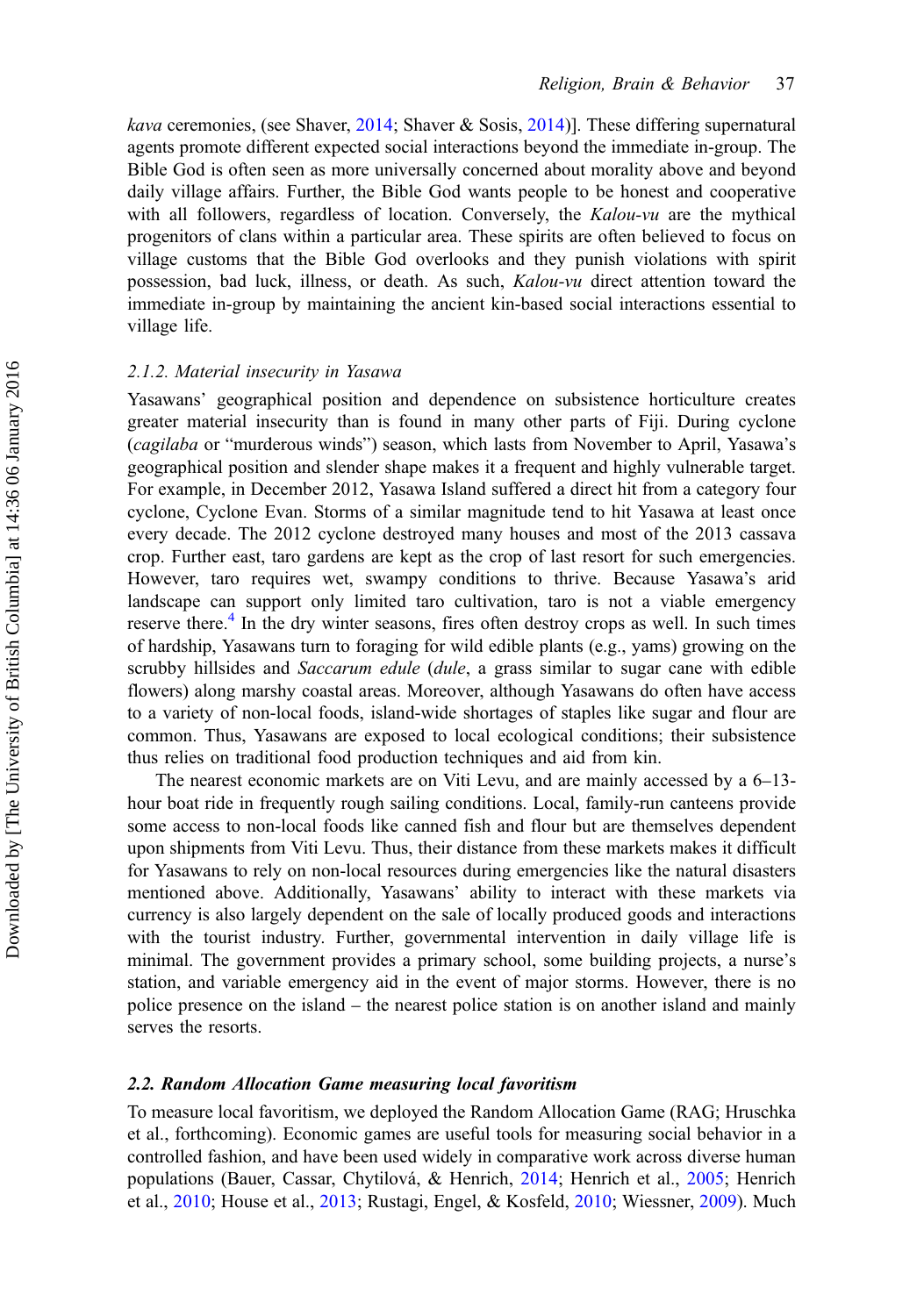evidence indicates that they, in part, capture internalized social norms (Henrich, Ensminger, Barr, & McElreath, [2014](#page-20-0); Kimbrough & Vostroknutov, [2013;](#page-20-0) Rand, Greene, & Nowak, [2012\)](#page-21-0) for behavior in particular circumstances (Andreoni, [1995](#page-19-0); Cookson, [2000](#page-19-0); Cronk & Wasielewski, [2008;](#page-19-0) Liberman, Samuels, & Ross, [2004](#page-20-0)), as well as motivations to help and reciprocate in repeated interactions.

In the RAG, participants distribute a pile of coins between two recipients represented by two cups. Using a two-colored die, participants use the outcome of a die roll to choose in which cup to place each coin. While playing, participants are supposed to follow the following rules:

- (1) Mentally pick one of the two cups.
- (2) Roll the die.
- (3) If the die comes up black, place a coin in the cup originally selected in step 1. Alternatively, if the die comes up white, place a coin in the other cup.
- (4) Repeat until all the coins have been placed in either cup.

All steps occur silently and in private; no other observable declaration is ever made. When finished, participants cover the coin-filled cups with lids, carry them on a tray to a different building for payment, pass the tray through a window so they cannot be seen by the pay-out administrator, and are given their pay-outs.

Because each allocation decision is made mentally and in private, there is ample opportunity to ignore the rules and give more coins to one recipient than the die roll would otherwise dictate. Importantly, participants can bend the rules without having to believe they are fundamentally dishonest people (which of course would only matter if honesty is a normative value). Therefore, experimental scenarios like the RAG can subtly evoke preferences favoring one recipient even when existing norms (e.g., norms valuing honesty or equitable rule-following) might otherwise curb more obvious favoritism (Batson, Thompson, Seuferling, Whitney, & Strongman, [1999;](#page-19-0) Greene & Paxton, [2009](#page-19-0); Jiang, [2013](#page-20-0)). Although we cannot tell which specific coin allocations were in violation of the rules, as coin distributions deviate further from the expected binomial distribution, the probability of rule bending increases.

In our study, participants played two cup conditions. In the first condition, participants distributed 30 coins between themselves (self-cup) and a stranger living on another island (hereafter referred to as "outsider").<sup>[5](#page-18-0)</sup> In the second condition, participants distributed coins between a randomly selected member of their own *yavusa* (hereafter referred to as "insider") and a different outsider. Games were assigned in counterbalanced order for all participants.

#### 2.3. Operationalized hypotheses

Our version of the RAG pits a recipient from the same yavusa (insider) and self against an anonymous stranger from another island (outsider). We predict:

(1) RAG allocations will deviate from the expected binomial distribution in favor of the local recipients (self and insiders). Because the RAG operates by pitting the preference for rule following against a preference for allocations to a particular recipient, we predict that participants will prefer to benefit locals. Thus, increasing odds of local recipient allocations should reflect this local-favoritism preference. Conversely, decreasing odds of local recipient allocation should reflect the preference for following game rules. These game rules happen to promote dispassionate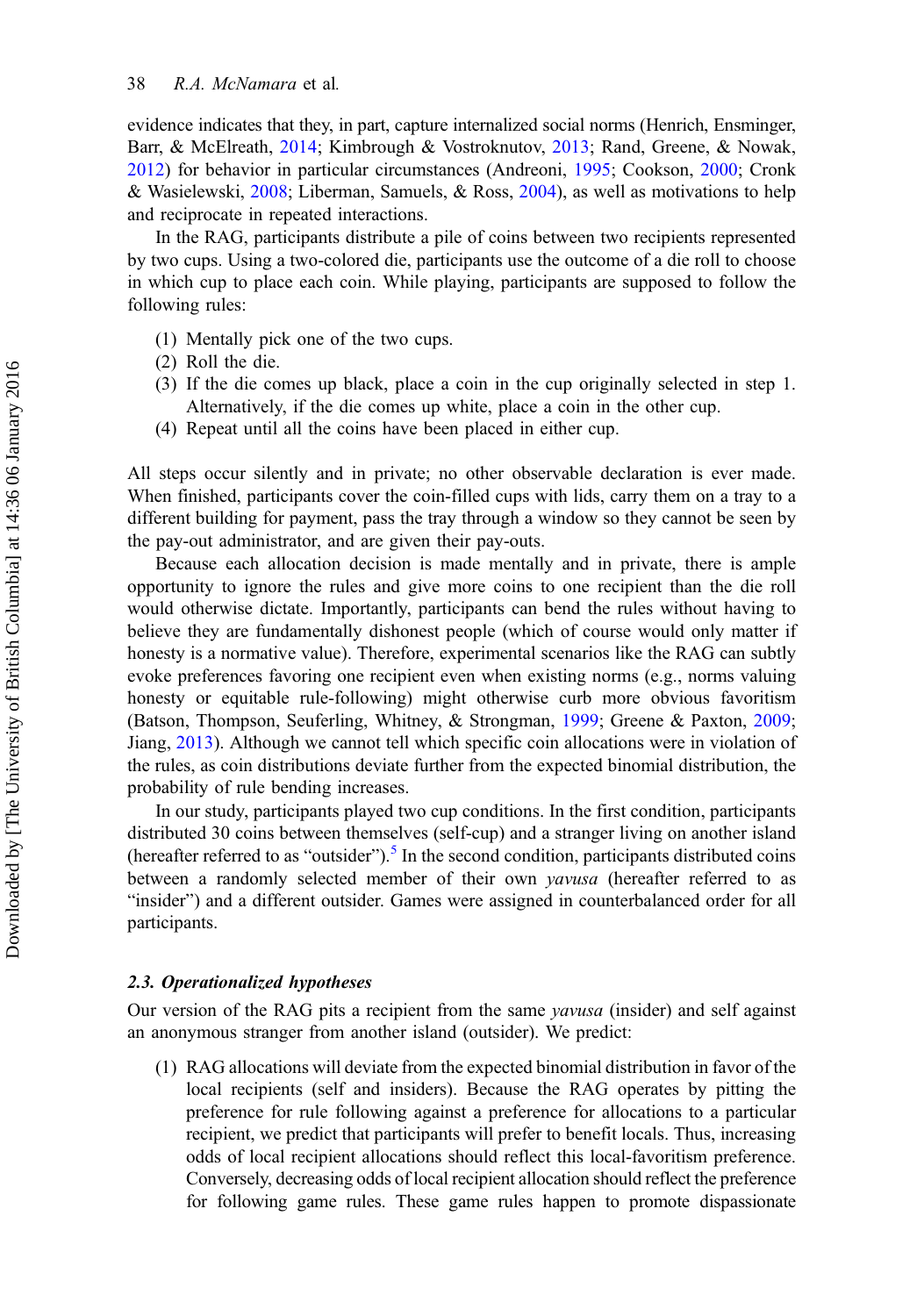allocation regardless of recipient. Thus, to the extent that we find evidence of participants bending game rules, this rule bending should be to the benefit of local recipients.

- (2) Beliefs about supernatural punishment will predict different odds of allocating to locals:
	- A. Bible God: Because the Bible God is concerned about social behavior toward the individuals outside local communities, Yasawans should exhibit higher allocations to outsiders – thus less favoritism to local recipients – as the Bible God is more seen as more punishing.
	- B. Kalou-vu: Because the Kalou-vu are primarily concerned about the local community (*yavusa*), believing in a more punitive *Kalou-vu* should result in higher allocations (thus higher favoritism) to self and insiders (local recipients).
	- C. Police: Because police have little impact on daily Yasawan life, they should show little predictive relationship with local recipient favoritism. Unlike the deities, there is no way for the police to know what people did in the game.
- (3) The relationships between belief variables and odds of allocating to a local recipient will change as a function of perceived material insecurity:
	- A. Bible God: Because material insecurity promotes local, immediate in-group focus – countervailing the benevolence to outsiders encouraged by the Bible God – Bible God punishment should be less predictive of allocations as insecurity increases.
	- B. *Kalou-vu*: Because the *Kalou-vu* are concerned about the *vavusa*, punishing Kalou-vu should predict increased local recipient favoritism as insecurity rises.
	- C. Police: Although we expect police to poorly predict favoritism, they still relate to out-group concern. Therefore, any relationship with allocations should diminish as insecurity rises.

# 3. Methods

Data were collected in two phases (lasting 5–10 minutes and 20–30 minutes, respectively) in June and July 2011. We first measured perceptions of Bible God,  $Kalou-vu$ , and police punishment. Days later, participants played the RAG, following which measures of perceived material insecurity were taken.

# 3.1. Participants

Participants ( $N = 30$ ; age 17–71 years,  $M = 40.4$ ; formal education 5–16 years,  $M = 8.97$ ; 16 men; see [Table 1\)](#page-7-0) were randomly selected from an existing demographics database. Villagers all spoke and understood Standard Fijian. Study materials were translated into Standard Fijian and back-translated into English by research assistants fluent in both languages, and checked for quality. All study materials were read to participants due to variable literacy among villagers.

# 3.2. Punishment scores

Participants rated how well the Bible God, *Kalou-vu*, and police were described by 14 adjectives (positive: forgiving, comforting, loving, compassionate, kind, gentle, peaceful;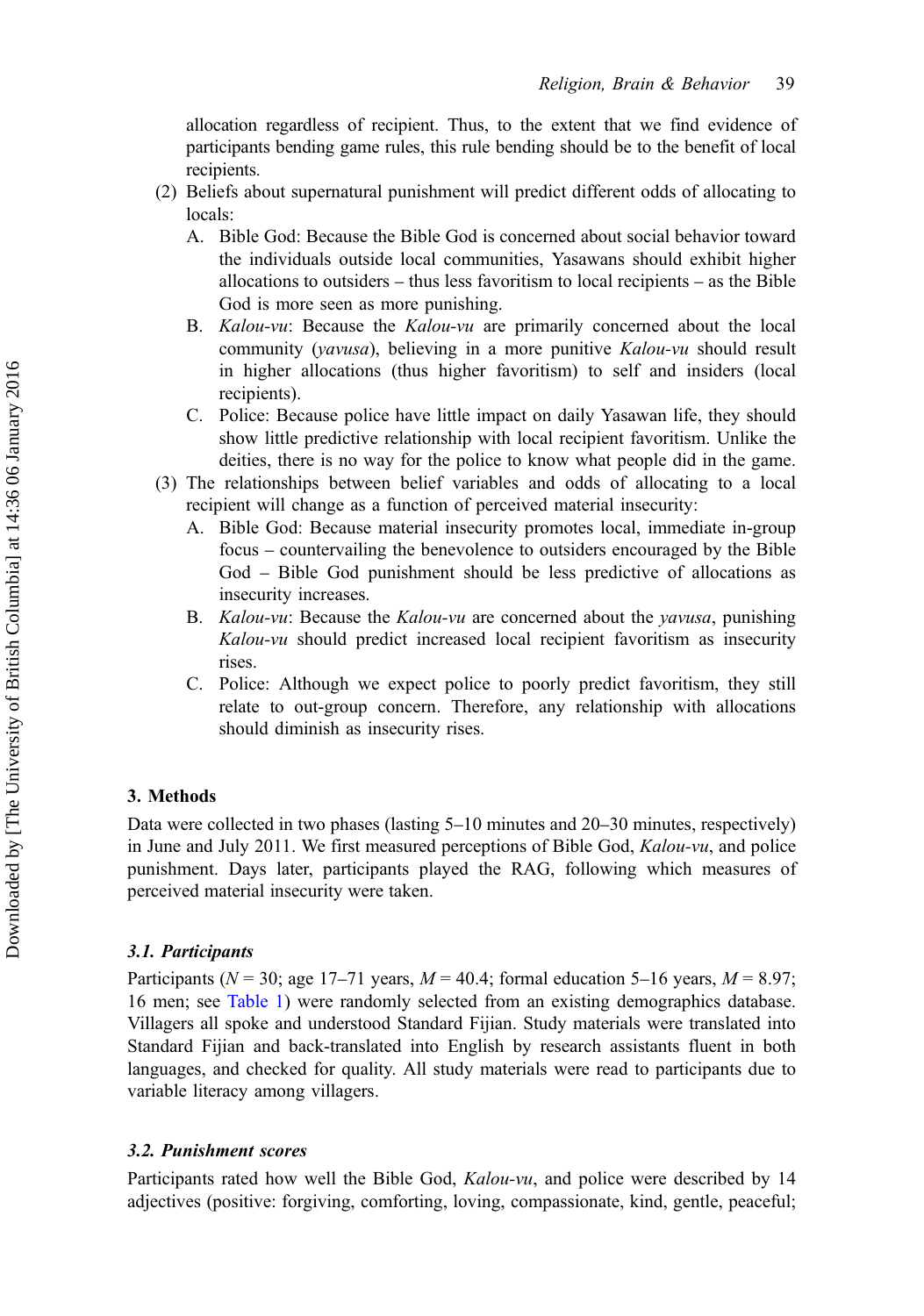| Variable                  | n  | M       | SD.   | Min      | Max      |
|---------------------------|----|---------|-------|----------|----------|
| In-group allocations      | 30 | 17.9    | 4.94  | 10       | 30       |
| Self allocations          | 30 | 18.9    | 4.82  | 12       | 30       |
| Financial insecurity      | 30 | 2.97    | 1.4   | 0        | 4        |
| Food insecurity           | 30 | 2.83    | 1.44  | 0        |          |
| Material insecurity       | 30 | 5.8     | 2.52  | $\Omega$ | 8        |
| Bible God punishment      | 30 | $-0.53$ | 0.78  | $-2.71$  | $\Omega$ |
| Kalou-vu punishment       | 30 | 0.76    | 1.85  | $-3.43$  | 5.57     |
| Police punishment         | 30 | $-0.27$ | 1.36  | $-3.14$  | 2.86     |
| Age                       | 29 | 40.41   | 13.57 | 17       | 71       |
| Years of formal education | 30 | 8.97    | 2.3   | 5        | 16       |

<span id="page-7-0"></span>Table 1. RAG allocations, insecurity, belief, and demographic variable descriptive statistics.

negative: punishing, harsh, terrifying, angry, fearsome, vengeful, jealous) on a scale from 1 (completely agree) to 7 (completely disagree). Positive and negative items were averaged; the positive average was subtracted from negative to form a punishment score. Higher scores indicate belief in a more punishing deity. This scale has been used among North Americans (Shariff & Norenzayan, [2011](#page-22-0)). Cronbach's alphas for the Bible God  $(\alpha = 0.81)$ , Kalou-vu  $(\alpha = 0.87)$ , and police  $(\alpha = 0.75)$  all indicate acceptable internal reliability.

# 3.3. RAG

The second phase took place one week later according to Virtues in Conflict Project protocol (Hruschka et al., forthcoming). The RAG was followed by interviews measuring perceived material insecurity. $6$  As noted above, our RAG had two conditions: in one condition, participants chose between allocating coins to self vs. an outsider; in the second, participants chose between a random insider vs. an outsider. For each condition, participants were allocated 30 20-cent coins (\$6 FJD = approximately half a day's wage). Cups were labeled with a line drawing and in Fijian ([Figure 1\)](#page-8-0). Participants used a sixsided die – with three black sides and three white sides – to determine coin allocation. Participants gathered in groups of eight to complete the introduction and consent before receiving index cards numbered  $1-32^7$  $1-32^7$  ( $1-8 =$  day 1,  $9-16 =$  day 2, etc.) selected randomly to determine participation order. Participants waited in the sitting area and were asked to avoid discussing the study until data collection had ended. One villager, often monitored by Henrich, kept conversation about the study in the sitting area to a minimum; he was also the final participant. The RAG was conducted in private; participants sat so that only the experimenter could see their back at a distance of 12 feet, but could not see their game activity. Pre-roll cup selections were not stated aloud or recorded in any way. A researcher who could not see the participants counted the final coin allocations, and identification numbers maintained confidentiality.

# 3.4. Material insecurity

After the RAG, participants moved to another room, where a second research assistant conducted the interviews including material insecurity. Both food and financial insecurity were measured with a series of four yes/no questions. Food insecurity questions asked: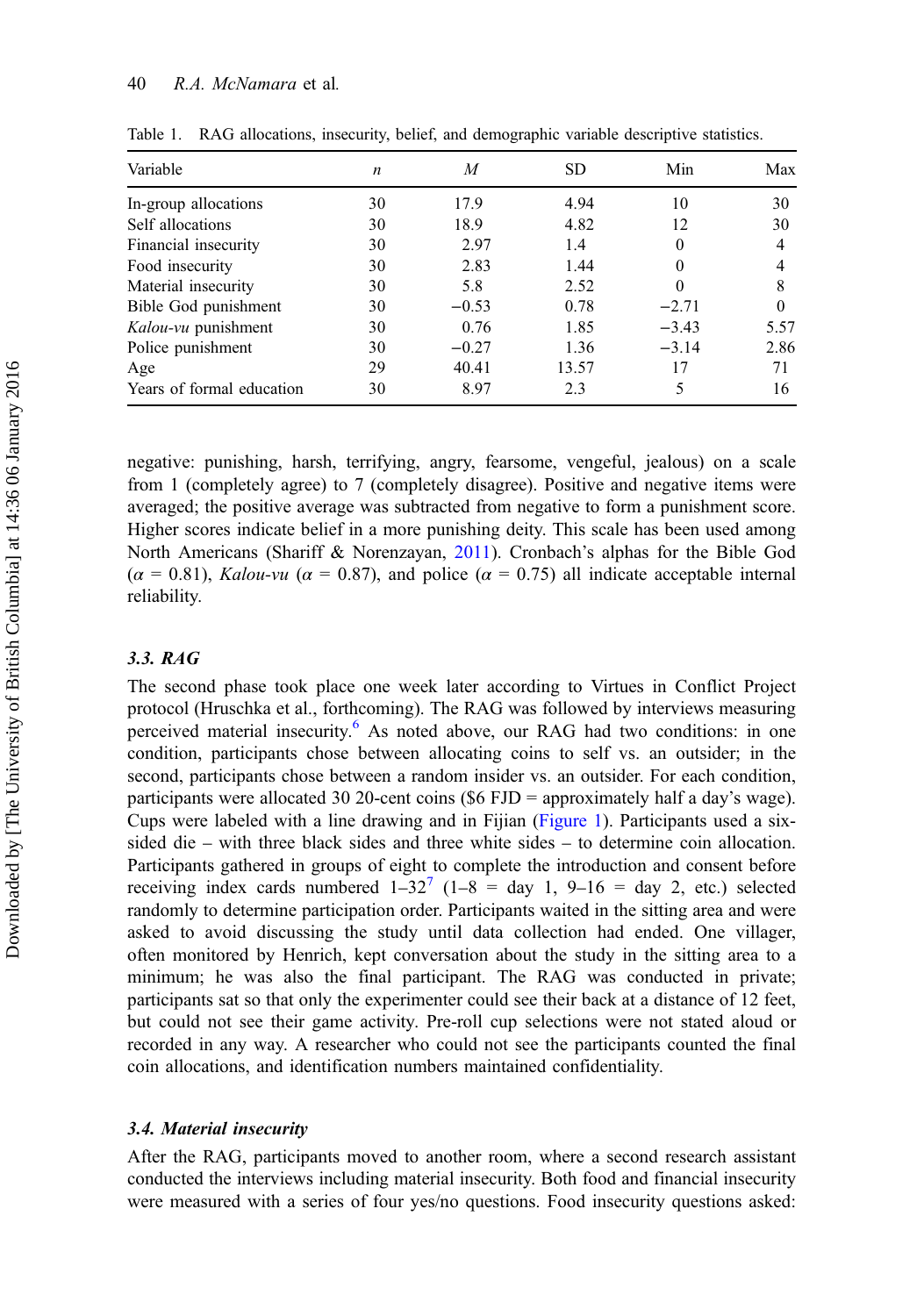<span id="page-8-0"></span>

Figure 1. Line drawings with Standard Fijian labels used to denote coin recipients. A: (you) for self; B: (your *Yavusa*) for insiders; C: (person comes from one other island) for outsiders.

"Do you worry that in the next [one month/six months/one year/five years] your household will have a time when it is not able to buy or produce enough food to eat?" All "yes" answers were added together to create a food insecurity score, with 4 being the most insecure. Food insecurity was internally reliable ( $\alpha = 0.85$ ). Similarly, financial insecurity questions asked: "Do you worry that your household will have to pay for a big event (such as a wedding, funeral, festival, or illness in the family whether planned or not) in the next [one month/six months/one year/five years] that your household will not be able to pay for alone?" Financial insecurity was also internally reliable ( $\alpha = 0.81$ ). All eight insecurity questions were added into a single composite measure of material insecurity; the combined material insecurity scale was also internally reliable ( $\alpha = 0.87$ ).

Finally, participants went to a researcher in a second house to receive their earnings. Participants were free to leave after signing their receipts. After the final day of data collection, research assistants delivered insider allocations according to a randomized list of non-participating yavusa members. Research assistants delivered outsider allocations to people on another island chosen at random at the end of the field season.

# 4. Results

We use demographic and belief variables to predict the odds of allocating a coin to a local recipient. Because these data include multiple coin allocations per participant, we use hierarchical logistic regression (model in section 4.2.1) to account for the non-independence of each participant's repeated coin allocations (Bates, [2010](#page-19-0); Gelman & Hill, [2007](#page-19-0)). The lower level of this hierarchical regression is each of the 60 coin allocations (30 for self vs. outsider and 30 for insider vs. outsider; conditions were aggregated using a dummy code).[8](#page-18-0) The second, higher level of the hierarchical regression is on the individual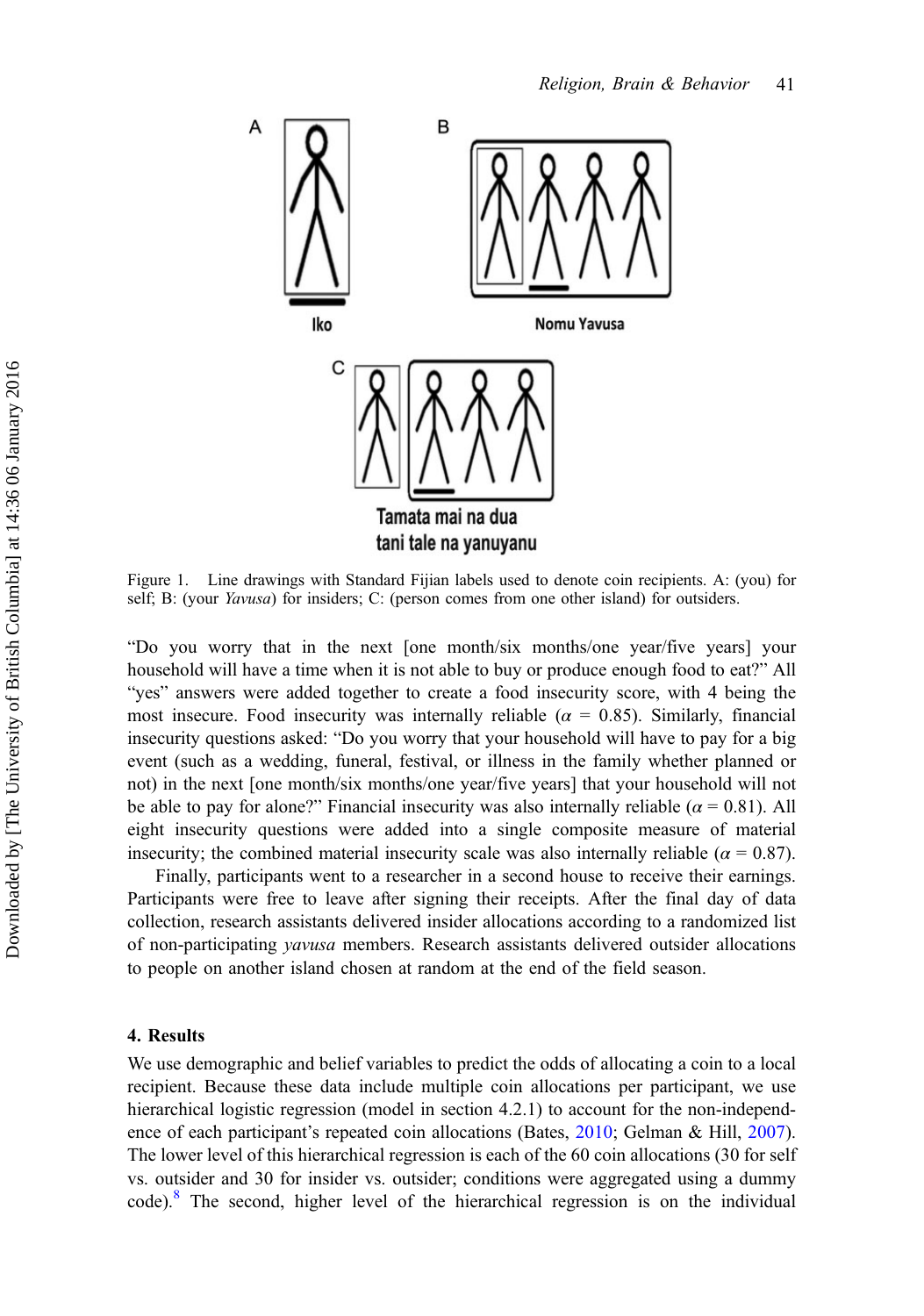participant. Thus, we can use higher-level, across-participant variables to predict individual odds of giving a coin to a local recipient.

We test our hypotheses using (1) second-level, across-participant belief variables to predict odds of giving a coin to a local recipient across each participant's 60 coin allocations, and (2) analyze how across-participant material insecurity moderates the change in odds of giving a coin to a local recipient across differing levels of punishment beliefs about each supernatural or secular agent. [Table 2](#page-10-0) shows the zeroorder correlations among variables. First, the strongest relationship in the data set shows that those who gave more coins to themselves also gave more to insiders  $(r = 0.71, p < .001)$ . [Table 2](#page-10-0) also shows a significant correlation between food insecurity (FI) and financial insecurity (EI)  $(r = 0.54, p = .002)$ . Because of the positive correlation between the two insecurity measures (food and financial), analysis will consider moderation effects of the combined material insecurity score. Data were analyzed using the lme4 package (Bates, Maechler, & Bolker, [2011\)](#page-19-0) for R (R Core Development Team, [2008](#page-21-0)).

# 4.1. Was there favoritism?

To address our first hypothesis – that deviations from an equal distribution should favor local recipients – we first look at the distribution of allocations across the sample as a whole, which can indicate whether the rule bending is likely to have happened at all. To do so, we aggregated each participant's total number of coins in their insider cup for the insider vs. outsider condition (insider allocations: range  $= 10-30$ ;  $M = 17.9$ , mode  $= 16$ ) and selfcup for the self vs. outsider condition (self-allocations: range =  $12-30$ ;  $M = 18.9$ , mode = 20). We then compared these allocations to the binomial distribution as would be expected if participants were following the rules to use the chance die rolls to determine all coin allocations. Such a distribution of aggregated individual allocations should illuminate subtle rule bending (e.g., more 16/14 allocations than would be expected by chance) as well as excessive rule bending (e.g.,  $30/0$  allocations that are hugely unlikely to happen by chance). [Figure 2](#page-11-0) depicts the percentage of the sample offering each possible number of coins (self in light gray, insider in dark gray) compared to the theoretical binomial distribution (in black). This binomial distribution indicates what proportion of the sample would be expected to result in each allocation distribution based on chance alone. [Figure 2](#page-11-0) shows distinct discrepancies toward higher-than-expected allocations for both self and insiders, providing evidence for some rule bending in favor of locals. For example, the binomial expectation (black) predicts that less than 1% of the sample would allocate 27 coins to either themselves or an insider. However, approximately 7% of the sample actually allocated 27 coins to themselves (light gray) or to an insider (dark gray).

# 4.2. Predicting favoritism

Having established that some rule bending in favor of local recipients did occur, we use hierarchical logistic regression to predict the odds of allocating a coin to insiders. We regress within-participant odds of allocating a coin (60 per participant) to a local recipient against across-participant measures of beliefs about supernatural and secular punishment. We also control for participant age, sex, and education.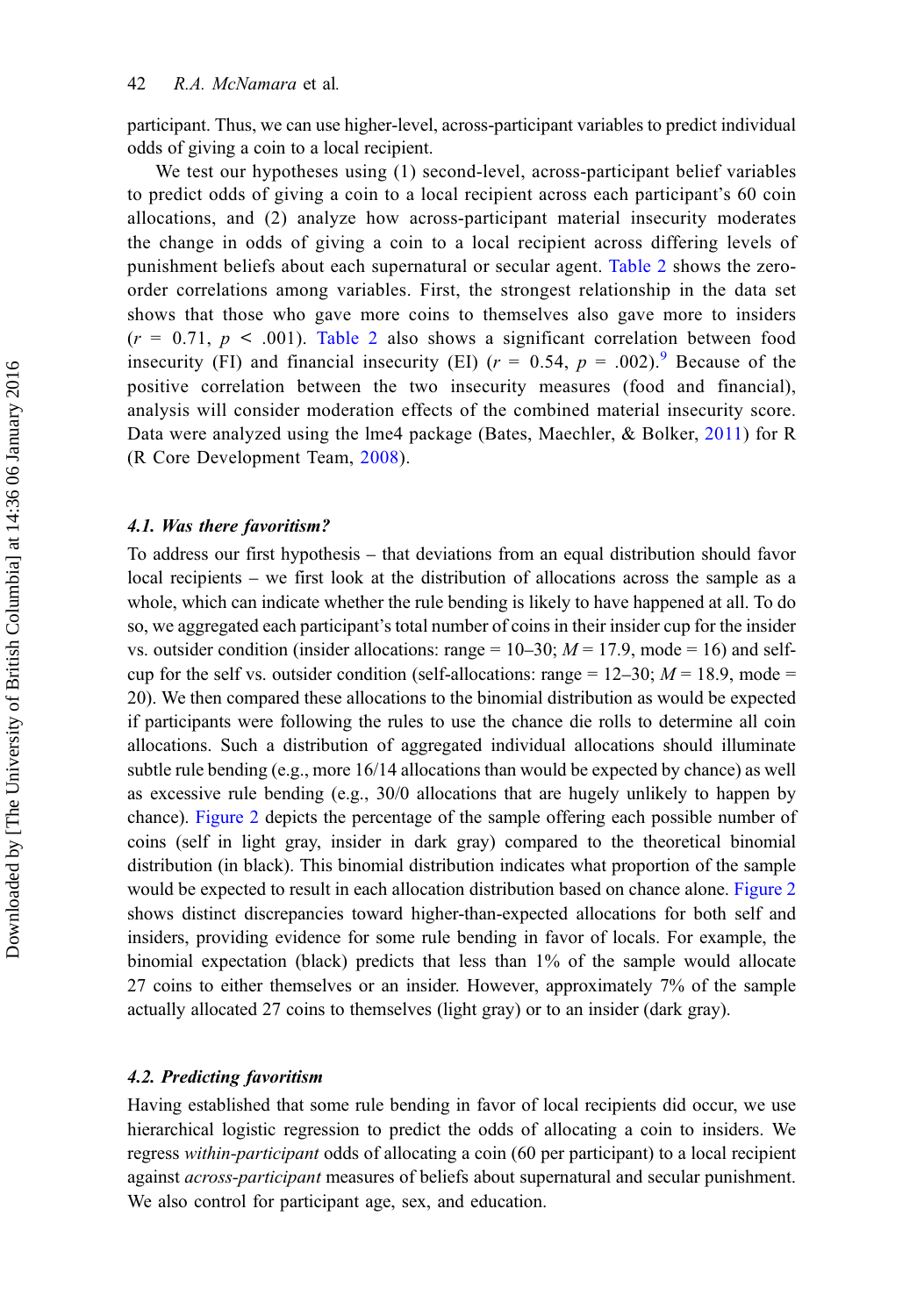|                                   | In-group<br>offers      | Self offers | Food<br>insecurity | Financial<br>insecurity | Material<br>insecurity | Bible God    | Kalou-vu      | Police      | Sex         | Age      |
|-----------------------------------|-------------------------|-------------|--------------------|-------------------------|------------------------|--------------|---------------|-------------|-------------|----------|
| Self offers                       | $0.71(30)$ ***          |             |                    |                         |                        |              |               |             |             |          |
| Food insecurity                   | $-0.26(30)$             | $-0.16(30)$ |                    |                         |                        |              |               |             |             |          |
| Financial<br>insecurity           | 0.22(30)                | 0.1(30)     | $0.58(30)***$      |                         |                        |              |               |             |             |          |
| Material<br>insecurity            | $-0.03(30)$             | $-0.04(30)$ |                    |                         |                        |              |               |             |             |          |
| Bible God                         | $-0.02(30)$             | 0.1(30)     | $-0.29(30)$        | $-0.17(30)$             | $-0.26(30)$            |              |               |             |             |          |
| Kalou-vu                          | $0.32(30)$ <sup>†</sup> | 0.27(30)    | $-0.02(30)$        | 0.13(30)                | 0.06(30)               | $0.36(30)$ † |               |             |             |          |
| Police                            | 0.07(30)                | 0.17(30)    | $-0.08(30)$        | 0.16(30)                | 0.04(30)               | 0.29(30)     | 0.23(30)      |             |             |          |
| <b>Sex</b>                        | $-0.01(30)$             | 0.19(30)    | $-0.16(30)$        | $-0.17(30)$             | $-0.18(30)$            | 0.02(30)     | $-0.26(30)$   | $-0.19(30)$ |             |          |
| Age (years)                       | $-0.3(29)$              | $-0.26(29)$ | 0.24(29)           | 0.12(29)                | 0.2(29)                | 0.01(29)     | $-0.42(29)^*$ | $-0.22(29)$ | 0.07(29)    |          |
| Education (years<br>of schooling) | $-0.22(30)$             | $-0.19(30)$ | 0.14(30)           | $-0.03(30)$             | 0.06(30)               | $-0.05(30)$  | 0.14(30)      | $-0.1(30)$  | $-0.16(30)$ | 0.18(29) |

<span id="page-10-0"></span>Table 2. Zero-order correlations among variables.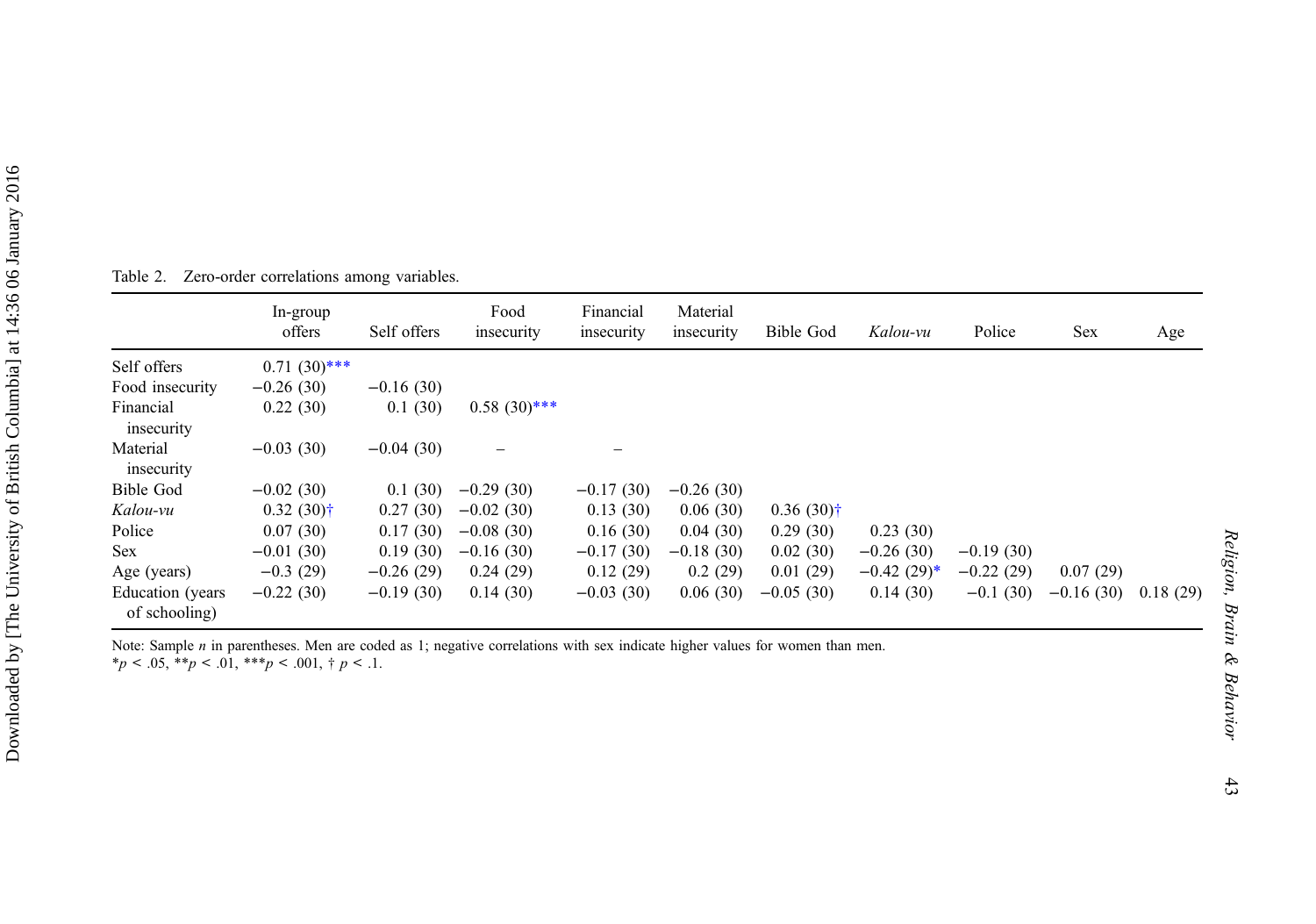<span id="page-11-0"></span>

■ Binomial Probability ■ In-Group Allocation % of Sample ■ Self-Allocation % of Sample

Figure 2. Percentage of sample giving to either self or in-group compared to theoretically expected outcome based on the binomial distribution.

4.2.1. The multilevel model

$$
P(coin \text{ in self or inside } cup)_{ij} = b_{0j} + \varepsilon_{ij}
$$
\n
$$
(4.1)
$$

$$
b_{0j} = b_{00} + b_{01} \text{Punishment belief score}_j + b_{02} \text{Material insecurity}_j
$$
  
+ 
$$
b_{04} \text{Age}_j + b_{05} \text{Male}_j + b_{06} \text{Education}_j +
$$
  

$$
b_{07} \text{Punishment belief score} \times \text{Material insecurity}_j + u_{0j}
$$
 (4:2)

Where *i* is a coin allocation (level 1) and *j* is a participant (level 2). Thus, in equation 4.1, we allow each participant to have a unique baseline predicted odds of allocating to insiders  $b_{0i}$  (intercept). This individual, random intercept is itself a function of equation 4.2, where  $b_{00}$  is the grand mean intercept across all participants, and  $u_i$  is each participant's random deviation from  $b_{00}$ . Equation 4.1 simultaneously provides a single, overall rate of change in odds (slope) per unit change in across-participant (level 2) predictors.

The moderating effect of insecurity is captured as an interaction term in equation 4.1. As with any interaction, this coefficient in the model allows us to assess whether the rate of change in odds of allocating to a local recipient significantly changes across punishment beliefs, and whether this rate of change differs at varying levels of material insecurity. Age, years of formal education, and sex are added as controls. Punishment belief scores, age, and education are centered at their mean values. Self vs. insider recipient conditions are added in the model as a dummy variable with insider as the reference. Women are the reference group for sex; the sex coefficient represents men's difference from women.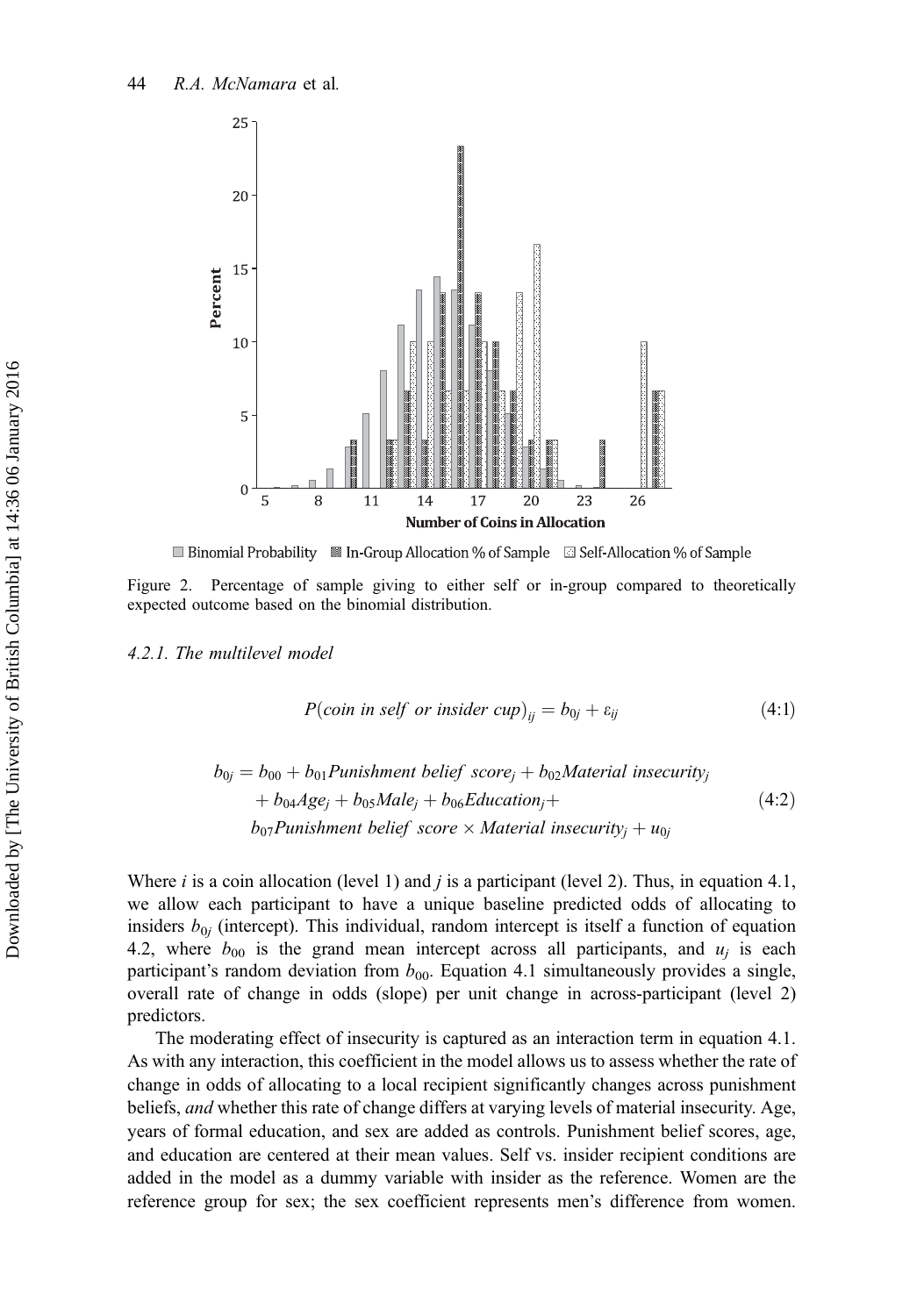Although centering variables at their mean is useful when zero is not meaningful in the raw metric, zero is a meaningful reference point for material insecurity (here, zero indicates the lowest possible material insecurity); thus, material insecurity is considered at zero.

# 4.2.2. Effects of belief at low material insecurity

We address our second main hypothesis – that belief in punitive deities should reduce odds of local recipient allocations – by investigating three models, one each for the Bible God, Kalou-vu, and police, as moderated by material insecurity.<sup>[10](#page-18-0)</sup> In [Table 3,](#page-13-0) we show how effects of these predictors change with demographic controls added and subtracted from the models. Sex is marginally significant only in the full model for Bible God punishment; thus, it is retained in both reduced Bible God models but not the Kalou-vu or police reduced models. Similarly, Kalou-vu punishment is marginally significant for both the Bible God and police punishment full models; thus Kalou-vu punishment is retained in all models.

The Bible God models show a dramatic decrease in odds of allocating to locals as the Bible God is seen to be more punitive ( $OR = 0.22$ , CI.95 [0.05, 0.99],  $z = 1.98$ ,  $p = .048$ ; note this is at low material insecurity). However, the interaction between material insecurity and Bible God punishment shows an odds ratio larger than 1 ( $OR = 1.22$ , CI.95 [0.99, 1.51],  $z = -1.87$ ,  $p = .06$ ). Thus, although odds of allocating to locals decreases as the Bible God is seen as more punitive at low material insecurity, the effect weakens as material insecurity increases. Increasing perception of Kalou-vu punishment also predicts lower odds of allocating to locals ( $OR = 0.63$ , CI.95 [0.37, 1.07],  $z = 1.72$ ,  $p = .09$ ), although the rate of decrease in these odds is not as large as for Bible God punishment. The significant interaction between Kalou-vu punishment scores and material insecurity ( $OR = 1.09$ , CI.95 [1.02, 1.18],  $z = -2.42$ ,  $p = .02$ ) also indicates that, even when *Kalou-vu* are seen as punitive, the odds of allocating to locals rise as material insecurity increases. Police, on the other hand, are neither significantly moderated by insecurity, nor do their estimates appear as large as either supernatural being (while also failing to reach statistical significance).

# 4.2.3. Favoritism at different levels of material insecurity

We address our third main hypothesis – that the predictive effects of punishment beliefs should change across varying levels of material insecurity – by using Aiken and West's [\(1991](#page-18-0)) approach to investigate how the simple slopes of belief change across levels of material insecurity. We consider the simple slopes of belief at low (0, the lowest possible insecurity rating), medium (4), and high (8) material insecurity. All the following analyses hold age and education at their average with female and in-group as the reference.

As shown in [Figure 3](#page-14-0), at low material insecurity, the odds of local recipient allocation drops significantly as Bible God punishment scores increase (showing more punishment;  $OR = 0.22$ , CI.95 [0.05, 0.99],  $z = 1.97$ ,  $p = .048$ ). At the medium levels of material insecurity, these odds still decrease as the Bible God is seen as more punitive; this relationship is marginally significant ( $OR = 0.48$ , CI.95 [0.23, 1],  $z = 1.94$ ,  $p = .053$ ). However, the odds of local recipient allocation is not well predicted by perceptions of the Bible God at the highest level of material insecurity  $(OR = 1.08, CI.95 \, [0.7, 1.67],$  $z = -0.35, p = .73$ .

[Figure 4](#page-14-0) shows that *Kalou-vu* punishment predicts less favoritism when material insecurity is low and more favoritism when material insecurity is high. Low material insecurity predicts a lower probability of allocating a coin to locals when Kalou-vu are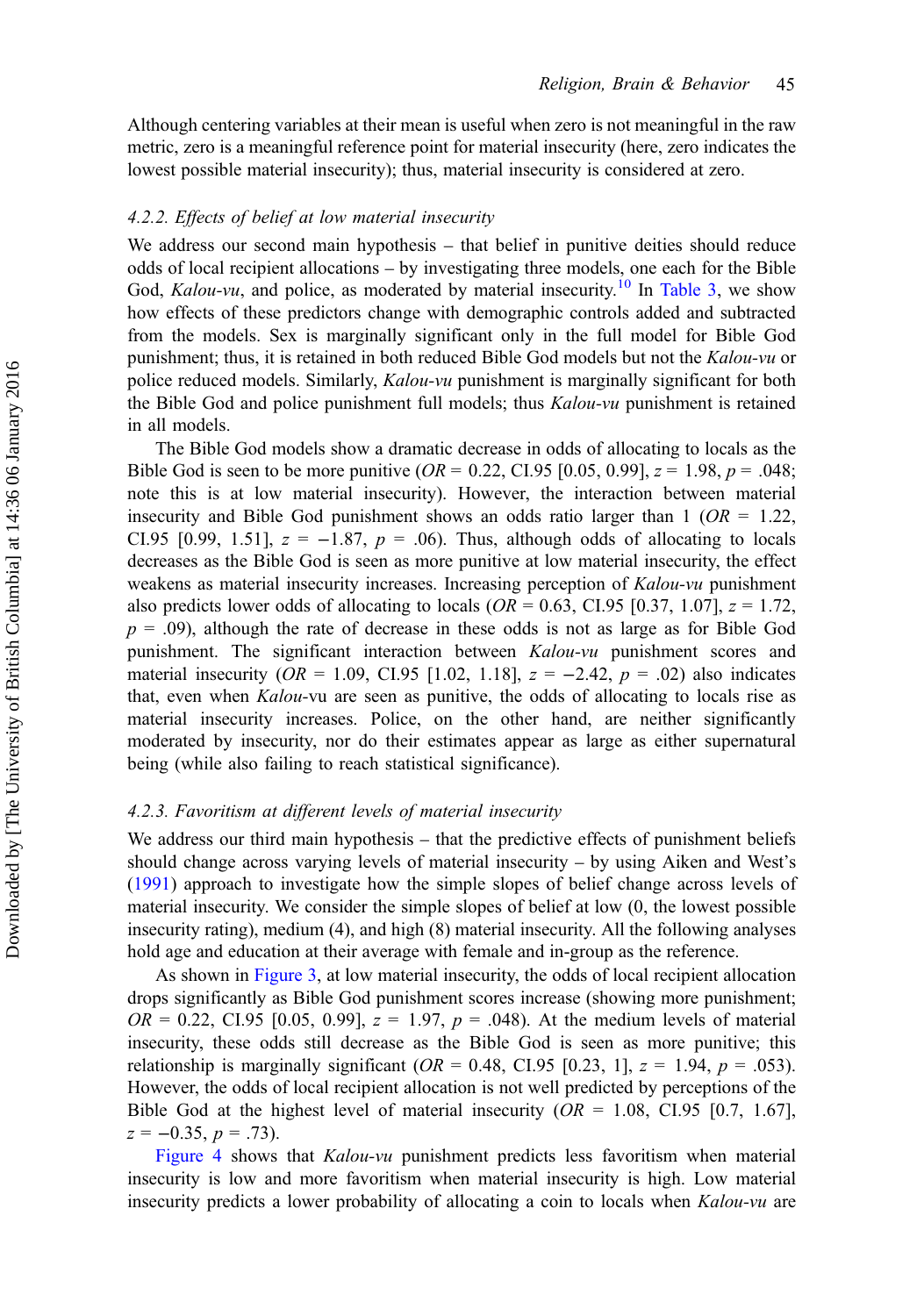<span id="page-13-0"></span>Table 3. Full and reduced models for material insecurity as moderator for predicting odds of giving <sup>a</sup> coin to local recipients as predicted by Bible God (BG), Kalou-vu (KV), and police (P) punishment scores.

|                  | <b>BG</b> full                  | BG model 1                      | BG model 2                       | KV full                         | KV model 1               | KV model 2                    | P full                          | P model 1                       | P model 2                       |
|------------------|---------------------------------|---------------------------------|----------------------------------|---------------------------------|--------------------------|-------------------------------|---------------------------------|---------------------------------|---------------------------------|
| <b>Bible God</b> | $0.22$ [0.05,0.99]*             | $0.22$ [0.04,1.07] <sup>†</sup> | $0.22$ [0.04,1.07] <sup>†</sup>  | $0.85$ [0.58,1.23]              | $0.86$ [0.6,1.24]        |                               | $0.9$ [0.59,1.35]               | $0.93$ [0.62,1.4]               |                                 |
| Kalou-vu         | $1.16$ [0.98,1.39] <sup>†</sup> | $1.18$ [1.01,1.38]*             | 1.19 [1.02,1.39]*                | $0.63$ [0.37,1.07] <sup>†</sup> | $0.57$ [0.34,0.98]*      | $0.59$ [0.35,0.99]*           | $1.18$ [0.97,1.42] <sup>†</sup> | $1.16$ [0.98,1.36] <sup>†</sup> | $1.15$ [0.98,1.34] <sup>†</sup> |
| Police           | 1.11 [0.90,1.38]                | 1.09 [0.89,1.34]                | $\equiv$                         | $1.15$ [0.93, 1.42]             | $1.1$ [0.90, 1.34]       | $\qquad \qquad \qquad \qquad$ | 1.30 [0.84,2.02]                | 1.36 [0.88,2.11]                | 1.37 [0.88,2.12]                |
| Material         | $0.93$ [0.82,1.06]              | $0.92$ [0.81,1.05]              | $0.92$ [0.81,1.05]               | $1.0$ [0.9,1.11]                | $0.99$ [0.89,1.1]        | 1.0 [0.91,1.11]               | $0.98$ [0.86,1.11]              | $0.95$ [0.84,1.07]              | $0.96$ [0.85,1.07]              |
| insecurity       |                                 |                                 |                                  |                                 |                          |                               |                                 |                                 |                                 |
| Condition        | 1.17 [0.96,1.43]                | $1.17$ [0.96,1.42]              | 1.15 [0.96,1.42]                 | $1.17$ [0.96, 1.43]             | 1.17 [0.96,1.42]         | 1.17 [0.96,1.42]              | 1.17 [0.96,1.43]                | 1.17 [0.96,1.42]                | $1.17$ [0.96,1.42]              |
| (self)           |                                 |                                 |                                  |                                 |                          |                               |                                 |                                 |                                 |
| Age              | $0.99$ [0.97,1.02]              |                                 |                                  | $1.0$ [0.98,1.02]               |                          | $\equiv$                      | $1.0$ [0.97,1.02]               |                                 |                                 |
| Sex (male)       | $0.63$ [0.37,1.08] <sup>†</sup> | $0.66$ [0.38,1.13]              | $0.69$ [0.4,1.17]                | $0.78$ [0.46,1.33]              |                          |                               | $0.69$ [0.39, 1.22]             |                                 |                                 |
| Education        | $0.93$ [0.84,1.04]              |                                 |                                  | $0.93$ [0.83,1.04]              | $\equiv$                 | -                             | $0.93$ [0.83,1.05]              | -                               |                                 |
| $BG*MI$          | $1.22$ [0.99,1.51] <sup>+</sup> | 1.22 [0.98,1.52]†               | 1.23 [0.98,1.53]†                | $\qquad \qquad =$               |                          |                               |                                 |                                 |                                 |
| $KV*MI$          |                                 |                                 |                                  | $1.09$ $[1.02, 1.18]$ *         | $1.11$ $[1.03, 1.19]$ ** | 1.1 $[1.02, 1.19]$ *          |                                 |                                 |                                 |
| $P^*MI$          |                                 |                                 |                                  |                                 |                          | $\overline{\phantom{0}}$      | $0.97$ [0.9,1.05]               | $0.95$ [0.88,1.03]              | $0.95$ [0.88,1.03]              |
| Constant         | $2.15$ [0.89,5.17] <sup>+</sup> | $2.3$ [0.92,5.72] <sup>†</sup>  | 2.32 $[0.93, 5.79]$ <sup>†</sup> | 1.43 [0.69,2.97]                | 1.66 [0.86,3.21]         | 1.53 [0.81,2.89]              | 1.55 [0.66,3.66]                | $2.15$ [1.02,4.53]*             | $2.09$ [1.01,4.34]*             |

Note: Full models include all predictors plus mi\*punishment for each supernatural or secular agent. Reduced models show how estimates change as non-significant demographic variables (model 1) and non-significant belief variables (model 2) are dropped from the model. All models show effects for low material insecurity ( $mi = 0$ ). Estimates are presented as odds ratios with 95% confidence intervals in square brackets; odds ratios larger than 1 indicate lower odds of giving <sup>a</sup> coin to the outsider – and thus greater likelihood of favoritism – as the value of that that predictor increases.

 $*_p$  < .05,  $*_p$  < .01,  $*_p$  < .001,  $*_p$  < .1.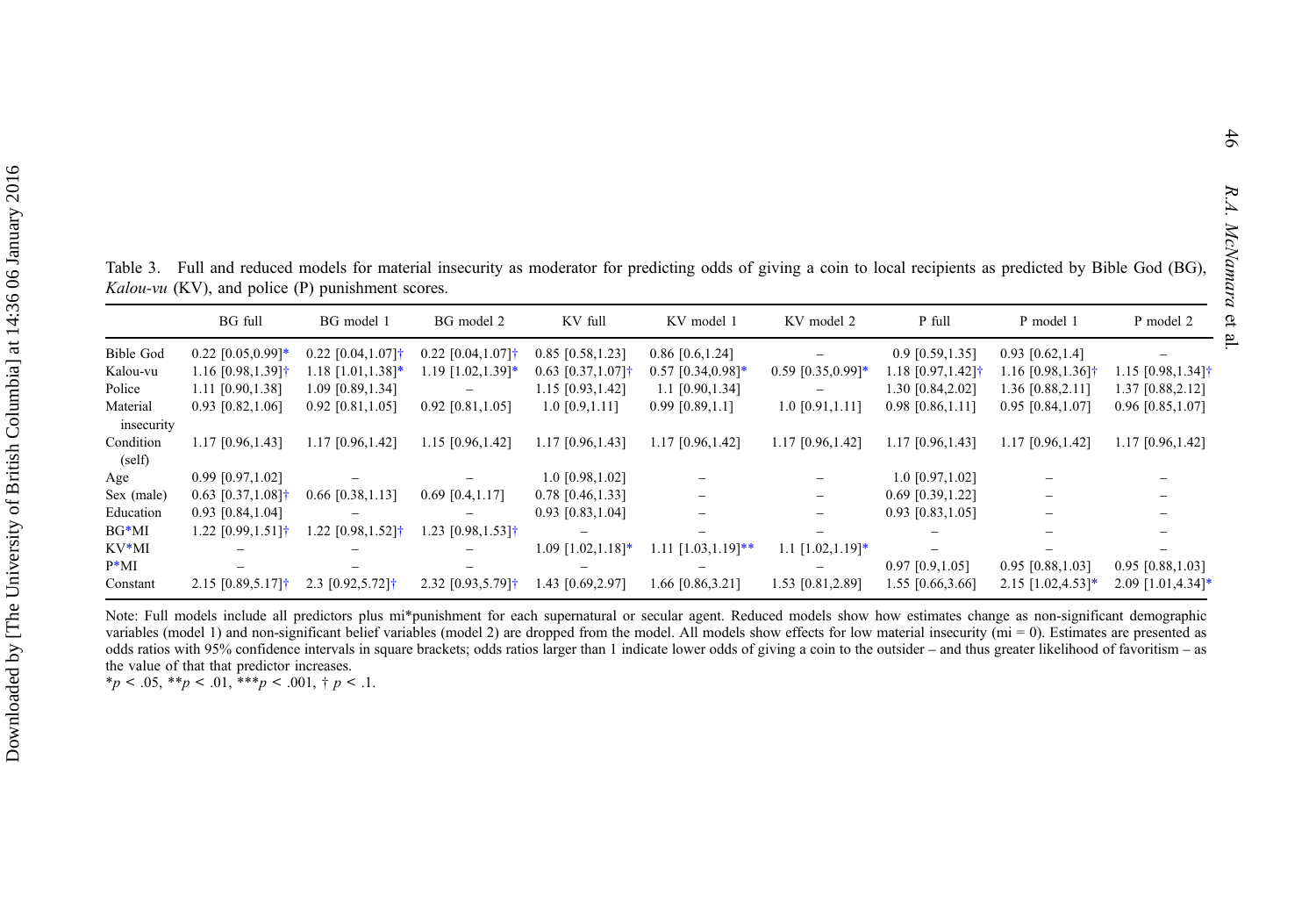<span id="page-14-0"></span>

Figure 3. Interaction plot of Bible God punishment predicting favoritism at low, medium, and high material insecurity. Punishment scores range from forgiving (negative scores) to punishing (positive scores).

perceived as more punitive, although this relationship is marginal ( $OR = 0.63$ , CI.95) [0.37, 1.07],  $z = 1.72$ ,  $p = .09$ ). *Kalou-vu* punishment scores poorly predict odds of local recipient allocations at moderate levels of material insecurity ( $OR = 0.91$ , CI.95 [0.69, 1.18],  $z = 0.72$ ,  $p = .47$ ). However, more punishing *Kalou-vu* perceptions significantly predict *higher* odds of allocating to locals when material insecurity is high ( $OR = 1.3$ , CI.95 [1.07, 1.58],  $z = -2.67$ ,  $p = .008$ ). Interestingly, this is opposite to the relationship



Figure 4. Interaction plot of *Kalou-vu* punishment predicting favoritism at Low, medium, and high material insecurity. Punishment scores range from forgiving (negative scores) to punishing (positive scores).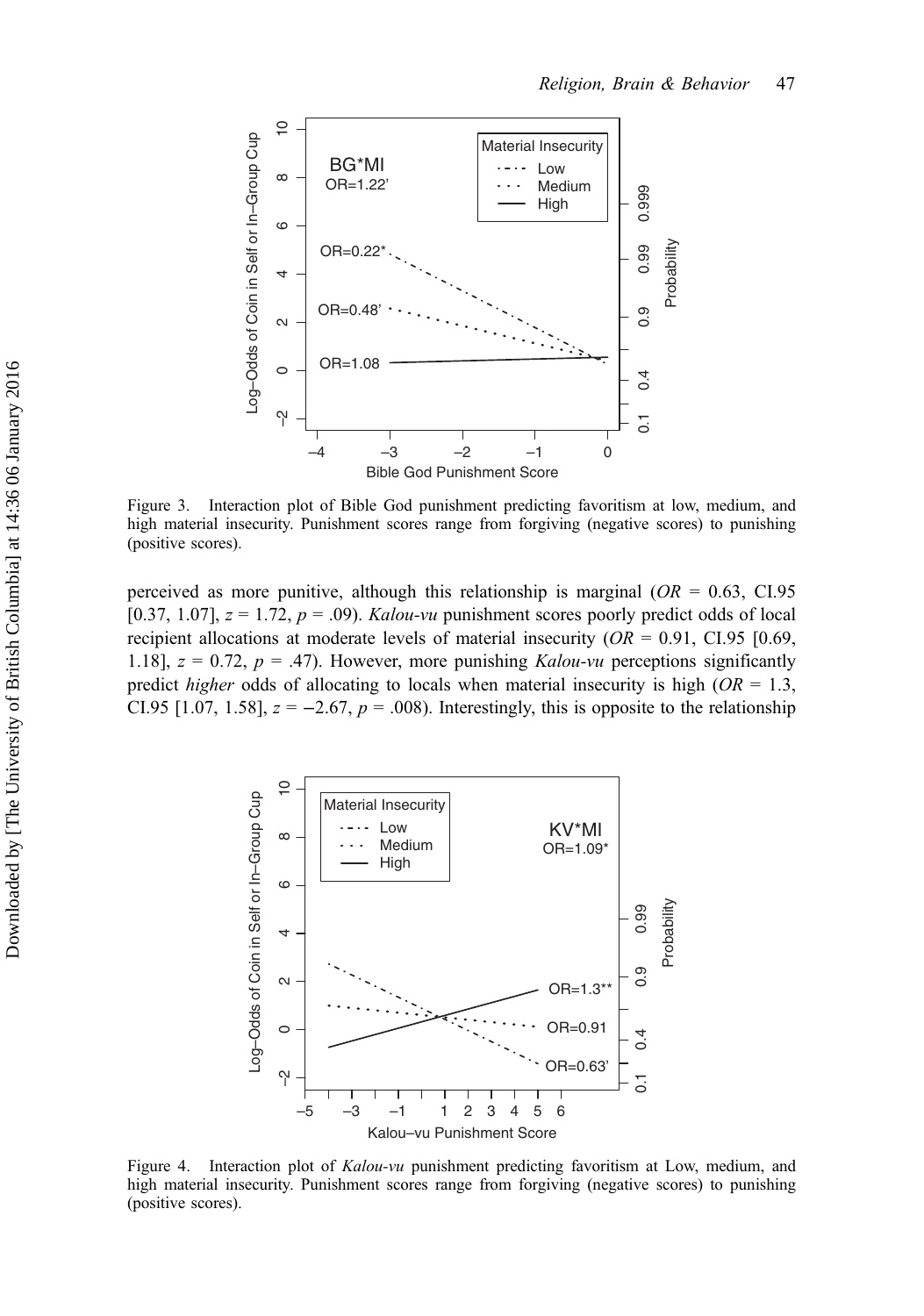

Figure 5. Interaction plot of police punishment predicting favoritism at low, medium, and high material insecurity. Punishment scores range from forgiving (negative scores) to punishing (positive scores).

between favoritism and a punishing monotheistic God in previous studies (Shariff & Norenzayan, [2011](#page-22-0)) and depends on material insecurity.

Police punishment (Figure 5) has no significant interaction with material insecurity  $(OR = 0.97, CI.95 [0.9, 1.05], z = 0.73, p = .46)$ . Furthermore, police punishment fails to significantly predict allocations at any level of material insecurity (low:  $OR = 1.3$ , CI.95 [0.84, 2.02],  $z = -1.19$ ,  $p = .23$ ; medium:  $OR = 1.16$ , CI.95 [0.91, 1.47],  $z = -1.22$ ,  $p = .22$ ; high:  $OR = 1.03$ , CI.95 [0.73, 1.46],  $z = -0.17$ ,  $p = .87$ ). Although these trends do not reach significance, the direction of these predictions is opposite to both Bible God and Kalou-vu punishment.

#### 5. Discussion

Our findings suggest that punitive supernatural monitors predict lower amounts of RAG favoritism toward local recipients in the context of a village in Yasawa, Fiji. Both the powerful Bible God and the local, less powerful Kalou-vu show this effect. These results present an interesting extension to existing theories of supernatural punishment and cultural evolution of religion. First, we demonstrate that supernatural punishment beliefs can be shown to significantly predict behavior toward outsiders in an experimental scenario designed to test in-group favoritism. However, we find evidence to support that what a supernatural agent cares about makes a difference for predicting behavior. Further, variation in perceived material insecurity can moderate the predictive impact that beliefs have on behavior, providing a countervailing force that further diminishes the potential prosociality boost from belief in supernatural punishment.

Yasawans believe that the Bible God and *Kalou-vu* have differing interests in how locals interact with outsiders. Consequently, as perceived material insecurity rises, the relationships between supernatural punishment beliefs and probable RAG favoritism change accordingly. The Bible God is believed to focus on and care equally about all believers – both near and far. Therefore, increasing belief in the Bible God as a punisher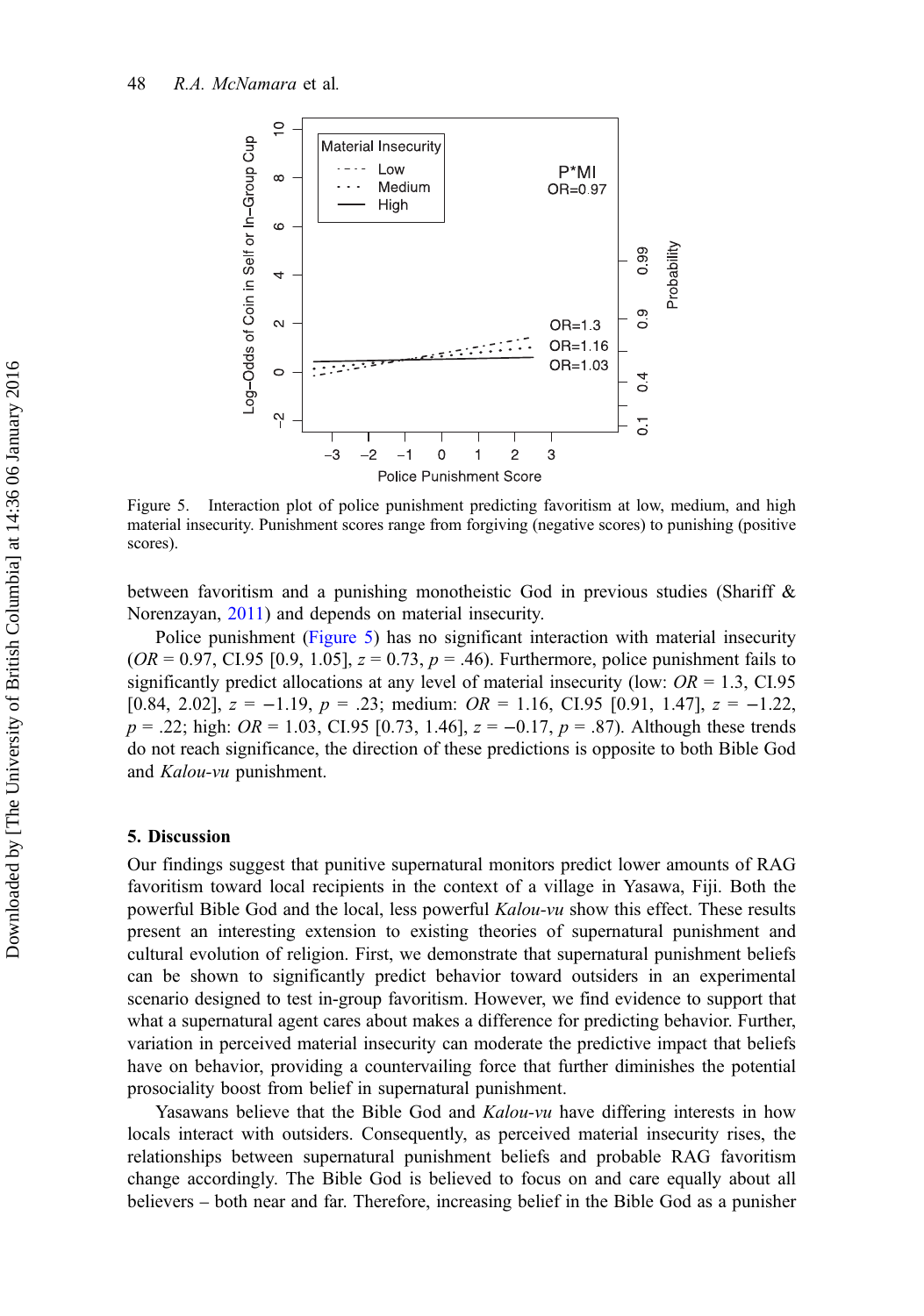predicts a sharp decrease in odds of allocating to locals – but only when Yasawans see their material resources as secure. As Yasawans become more worried about material resources, Bible God punishment beliefs no longer predict local favoritism. This is not to say that participants who are highly insecure and who see God as a punisher bend rules less often or express less favoritism, but rather that the relationship between punishing Bible God beliefs and allocations diminishes.

On the other hand, the  $Kalou-vu$  are not as interested in out-groups as the Bible God; their focus is on maintaining traditional norms. Following traditional norms is essential to leading a good Fijian life, free of illness and misfortunes (Katz, [1999\)](#page-20-0). As part of following an appropriate, traditional lifestyle, needy members of the village expect to receive more support, while the well-off are expected to give to those in need (Gervais, [2013\)](#page-19-0). Thus, if one has relatively secure material resources, then traditional Fijian norms favor giving to others what they are due – and thus allow the preference for humility in the face of the game rules to win out over preference for allocating to local recipients. Indeed, Kalou-vu punishment beliefs predict less local recipient favoritism when material resources are secure – in line with this normative expectation. However, when times are tight, traditional Fijian norms favor the family. Further, as the mythical ancestral foundation of clans in the local area, Kalou-vu's primary concern is for the immediate ingroup. Thus, as material insecurity rises, more punitive Kalou-vu beliefs gradually predict higher odds of local recipient allocations. Particularly given the Kalou-vu's insider focus, any behavior that does not favor locals when resources are scarce is counter-normative and potentially subject to Kalou-vu punishment.

Villagers' self-reports following other economic game decisions toward out-groups corroborate these findings (McNamara, Norenzayan, & Henrich, [2011](#page-21-0)). When asked to play a Dictator Game with an anonymous stranger, many villagers expressed concern about "wasting" money by giving it away. Participants knew that they would use the money wisely, but they did not know how the stranger would use it. At the same time, many also reported the good "Christian" response was to share the money. Thus, even though sharing is valued to an extent, some villagers consider it worse to squander resources on outsiders.

Police punishment failed to show any significant relationship to odds of local recipient allocations. This makes sense given the minimal impact that national-level authority has on daily village life, but we need more comparative evidence to directly test whether or not this is the case. Secular authority should only suppress antisocial behavior when experienced as a regular and reliable source of third-party influence. In line with previous studies, insecurity in these villages may also push reliance away from secular authority and toward religious control (Gray & Wegner, [2010;](#page-19-0) Kay, Shepherd et al., [2010](#page-20-0); Norris & Inglehart, [2004](#page-21-0)). Had this study been conducted in the city, this secular influence may have shown a stronger relationship to favoritism. Further, an effect of secular control may have been detected if this study had instead included local human authorities like the village chief or elders. Finally, it could be that police for these villagers are similar to minor deities in some cultures – unconcerned and far away. However, they are known to be totally human and unable to respond to rule violations that they are not aware of. Thus, the hypothesis that secular control only matters when it is present and reliable remains a viable explanation.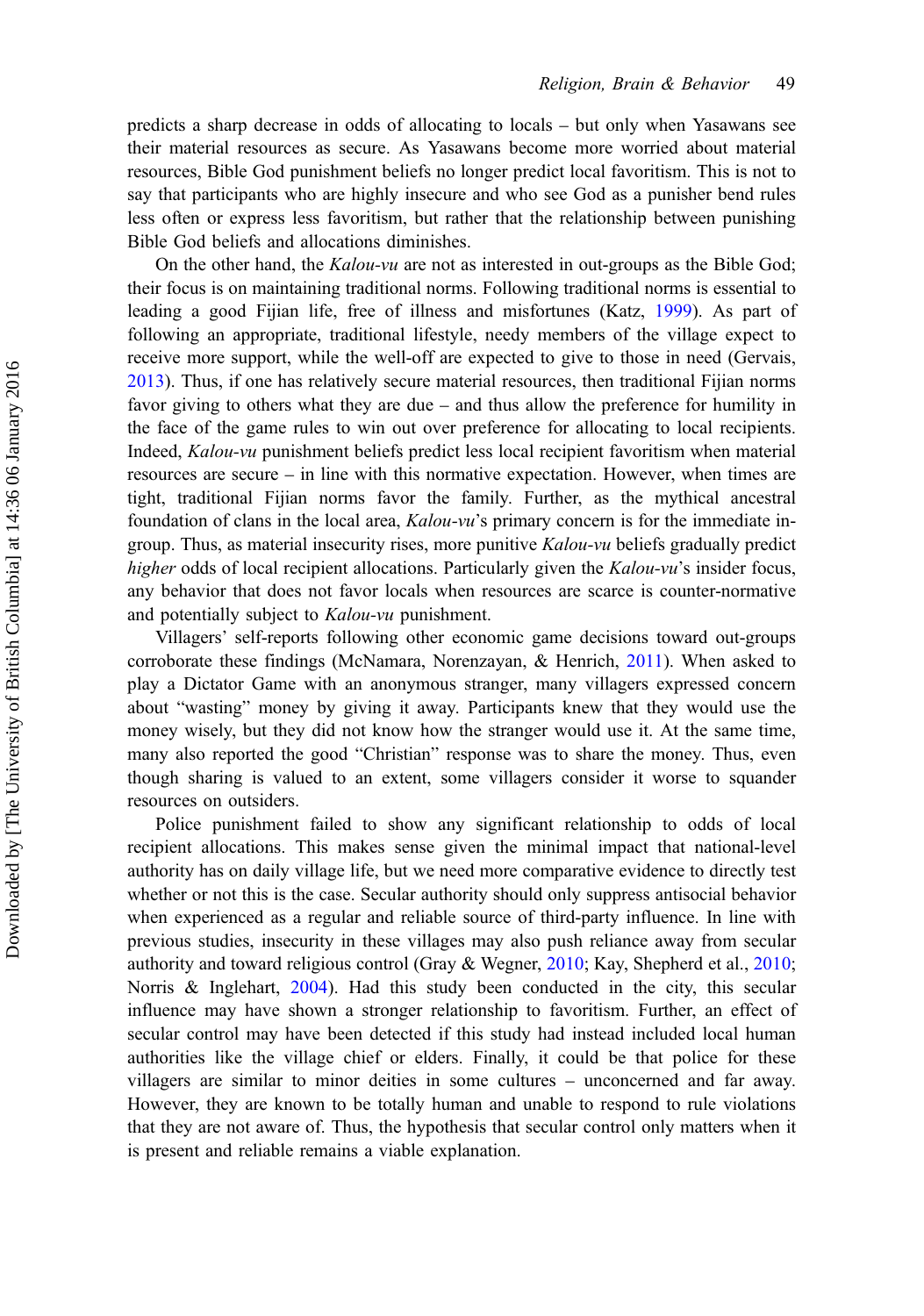# 6. Conclusion: implications and future directions

Our results indicate a complex relationship between supernatural punishment beliefs, material insecurity, and behavior toward strangers. Further experimental study is needed to determine if evoking norm systems promoting differing out-group orientations can overcome the in-group favoring effects of material insecurity. Additionally, our single measure of material insecurity should be compared against other more precise measures of uncertainty in future studies. Further, our results emerge without explicit manipulation and so cannot establish firm causality.

Despite these limitations, our results suggest that further study on what supernatural agents care about, and how these supernatural agent concerns relate to believers' perceived insecurity, are important pieces to understanding religion's place in human prosociality. Although we still face potential additional, unmeasured variables driving material security, belief, and allocations, our findings lend a degree of ecological validity to the hypothesized links between supernatural agent minds, supernatural punishment, and cooperative behavior toward distant others. Many theoretical approaches to religious prosociality and the evolution of religion include an assumption that belief has uniform effects across believers (see e.g., Bering, [2006](#page-19-0); Johnson, [2009;](#page-20-0) Johnson & Bering, [2006](#page-20-0); Johnson & Krüger, [2004;](#page-20-0) Norenzayan, [2013;](#page-21-0) Schloss & Murray, [2011;](#page-21-0) Shariff, [2011](#page-21-0); Wilson, [2003](#page-22-0)). However, when considered within this existing theoretical framework, our results suggest that individual variations in response to belief are meaningful and require further study. Additionally, our results suggest that understanding the mind of God requires more than simply knowing if God will punish; contents of beliefs, specifically what and whom God cares about, also matter. Because the results suggest that punitive supernatural agents' scope of concern has different effects on favoritism as a function of material insecurity, these results also show the need for further study on how beliefs interact with ecological conditions. Our results support the hypothesis that supernatural punishment can indeed reduce local favoritism when material insecurity is low or moderate. However, when material insecurity is high, we show that a punitive supernatural agent focused on the ingroup may amplify local favoritism, to the detriment of outsiders.

# Acknowledgements

We thank Benjamin Grant Purzycki for his revision advice and content feedback, our Fiji content expert anonymous reviewer for pointed tips on clarification and future directions for this research, and the anonymous reviewers for their feedback on previous versions of this report. Many thanks to Daniel Hruschka, all Virtues in Conflict Project contributors, Steve Heine, and Jeremy Beisanz. Thanks also to Mela Tui, Litia Feoko, Paula Tekei, and Sitiveni Naileqe for their assistance in the field. Finally, we extend our sincerest gratitude to the villagers, our kind hosts, and participants.

## Funding

This research was supported by the University of British Columbia's Psychology Department. The RAG was in conjunction with the Arizona State University-based Virtues in Conflict Project, funded by the Templeton Foundation-funded University of Chicago Science of Virtues Project. The authors thank the Social Sciences and Humanities Research Council-funded Cultural Evolution of Religion Research Consortium (CERC) for support during the preparation of this report.

#### Supplemental data

Supplemental data for this article can be accessed [here](http://dx.doi.org/10.1080/2153599X.2014.921235).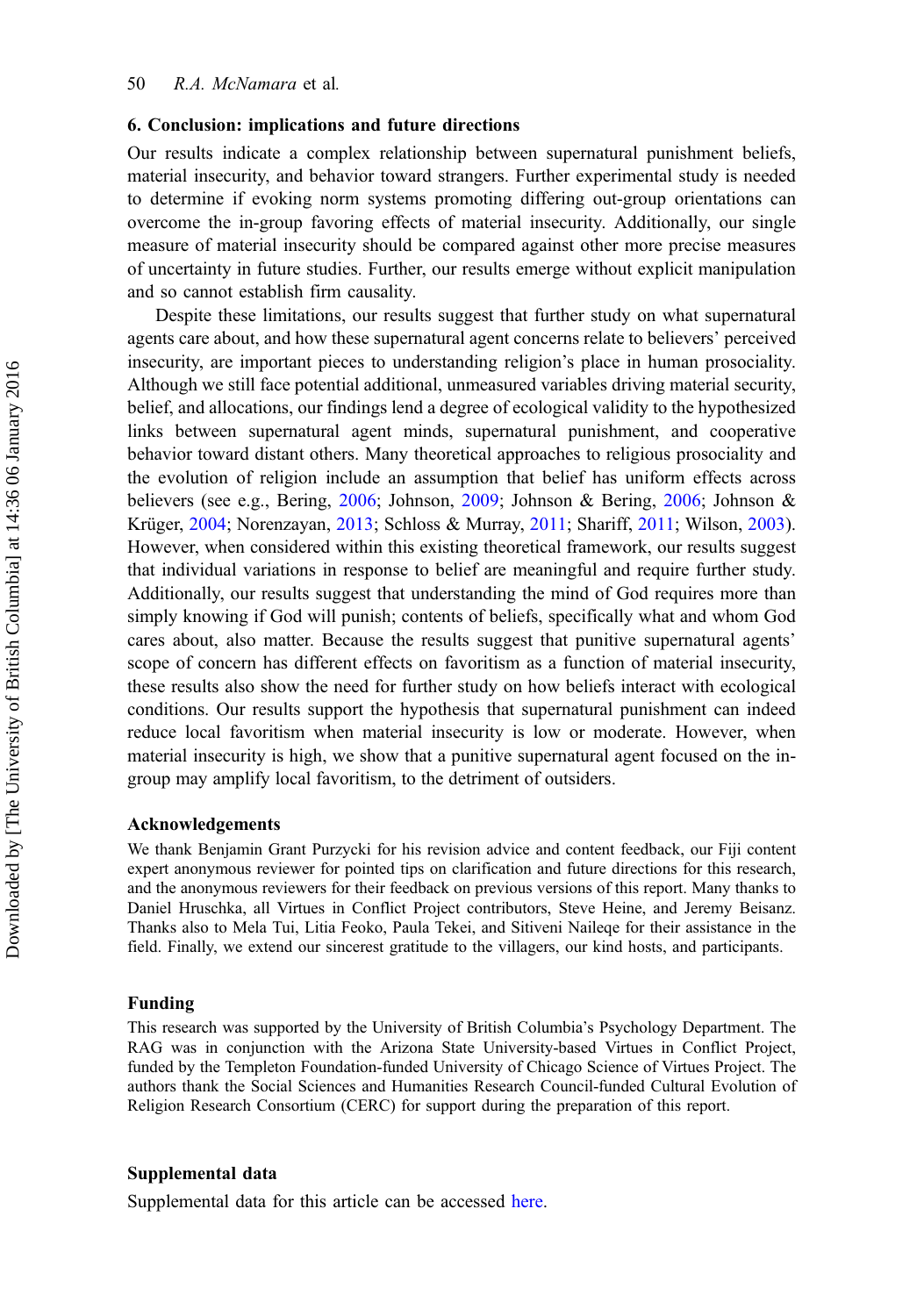#### <span id="page-18-0"></span>**Notes**

- 1. There is substantial regional variation in some aspects of traditional Fijian ways of life. In Yasawa, yavusas form chiefdoms with one or two villages. Elsewhere in Fiji, chiefdoms may encompass multiple yavusa. See Supplementary Online Material for more detail.
- 2. See Supplementary Online Material for more on sex-based division of labor and associations with belief, insecurity, and RAG favoritism.
- 3. Elsewhere in Fiji, the Christian God is also referred to as Kalou dina, or "true God." While the phrase Kalou dina is understood in Yasawa, the term is not used locally. This "true God" terminology also connotes the Christian God's higher status above the  $Kalou-vu$  in Fijian socio-spiritual hierarchy. The Kalou dina takes care of the universe, and the Kalou-vu take care of local matters within their area of influence. Although the Kalou-vu mostly focus concern on the traditional matters of village life, they are sometimes believed to see and affect the people in their lineage (who are thus under their influence) from afar. Yasawans also often pray to the Bible God for help and forgiveness when an angry Kalou-vu is suspected of causing illness or other troubles. Evangelical missionizing in Yasawa has rebranded the Kalou-vu as tevoro or "devils/demons." Tevoro can cause general bad luck, illness, or death, and are also responsible for the power that sorcerers use to harm others. Importantly, people are most vulnerable to tevoro power when they fail to lead a proper traditional life – similar to behaviors that may provoke a Kalou-vu. How tevoro compare to Kalou-vu in protecting the vanua (the land and its people) is an active topic of our ongoing research.
- 4. The stream running through Teci village in the center of the island is the only place with sufficient water for taro gardens. Only a handful of Teci villagers actually consume the taro grown here, and then only in the past decade.
- 5. Our participants likely assumed that this was another Christian indigenous Fijian. Fiji has a large population of ethnic Indians who are Hindu or Muslim. However, Indo-Fijians are rare except on the main islands of Vanua Levu and Viti Levu. Conversationally, Yasawas often refer to Viti Levu as "the mainland" in contrast to, for example, the other islands in the Yasawan chain; they rarely refer to these large islands with substantial Indo-Fijian populations as "islands."
- 6. For analysis of additional vignette and social closeness interview data, see McNamara and Henrich ([submitted\)](#page-21-0).
- 7. An additional two participants were dropped from analysis because they did not complete the supernatural and secular punishment interview.
- 8. Self and insider are aggregated because previous analysis showed the same patterns of results when conditions were analyzed separately. We retain a dummy coded variable to account for the different conditions in the present, aggregated analysis to maintain statistical control on any differences that may not have emerged when the conditions were analyzed separately.
- 9. Food insecurity correlates negatively with both insider and self-allocations while financial insecurity correlates positively with both – although neither reaches statistical significance. Using the predictors separately shows the same patterns of results, with similar effect sizes but more statistically significant estimates (see SOM).
- 10. To avoid over-fitting, [Table 3](#page-13-0) models include punishment x insecurity interactions considered independently; see the SOM for models with all interactions together.

# References

- Ahmed, A.M. (2008). Are religious people more prosocial? A quasi-experimental study with Madrasah pupils in a rural community in India. Rapport Nr: Working Papers in Economics 330. Goteborg: Goteborg University.
- Ahmed, A., & Hammarstedt, M. (2011). The effect of subtle religious representations on cooperation. International Journal of Social Economics, 38, 900–910. doi:[10.1108/03068291111171405](http://dx.doi.org/10.1108/03068291111171405)
- Ahmed, A.M., & Salas, O. (2011). Implicit influences of Christian religious representations on dictator and prisoner's dilemma game decisions. Journal of Socio-Economics, 40, 242–246. doi:[10.1016/j.socec.2010.12.013](http://dx.doi.org/10.1016/j.socec.2010.12.013)
- Aiken, L.S., & West, S.G. (1991). Multiple regression: Testing and interpreting interactions. Thousand Oaks, CA: Sage. pp. 1–26.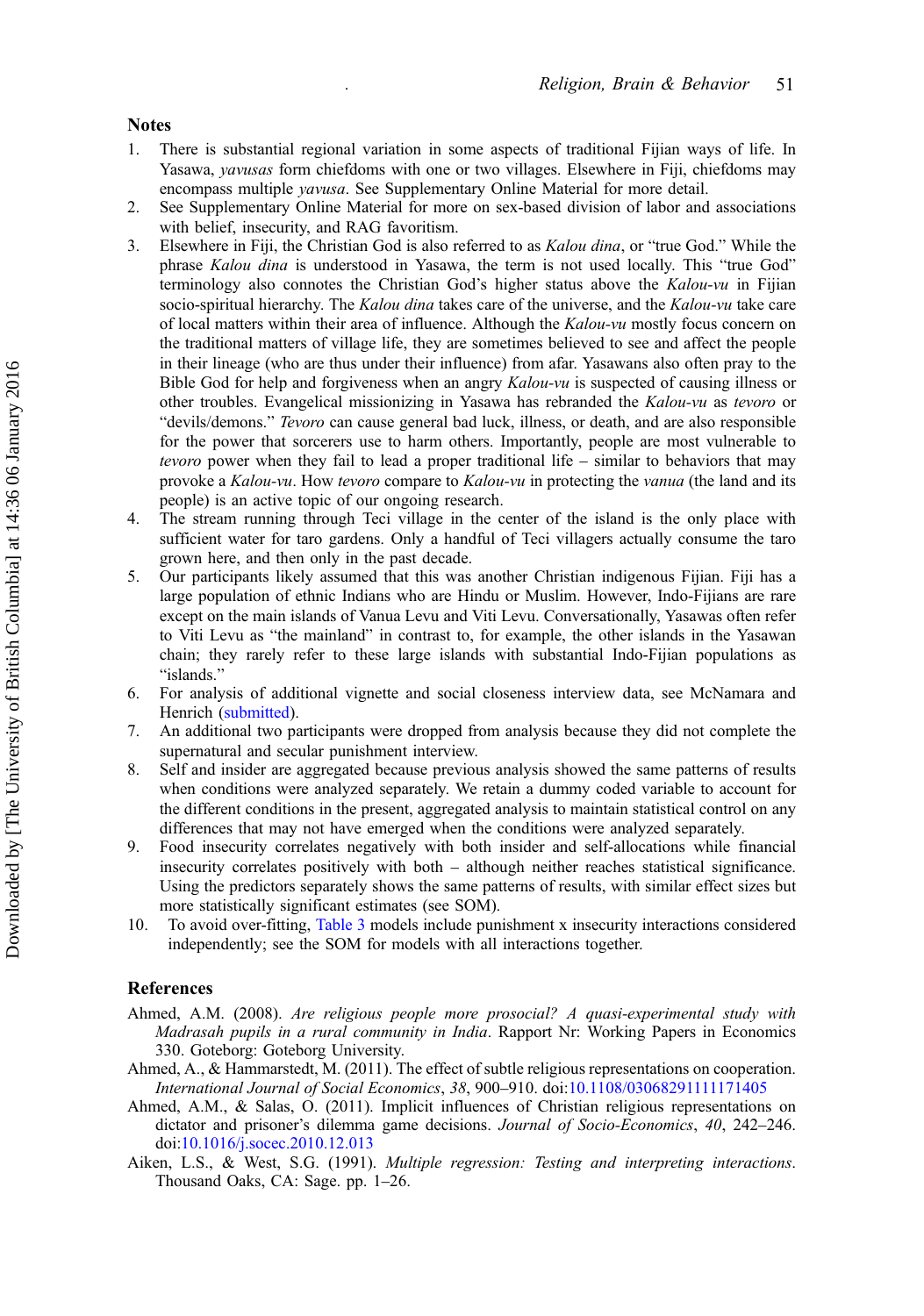- <span id="page-19-0"></span>Andreoni, J. (1995). Warm-glow versus cold-prickle: The effects of positive and negative framing on cooperation in experiments. The Quarterly Journal of Economics, 110(1), 1–21. doi:[10.2307/](http://dx.doi.org/10.2307/2118508) [2118508](http://dx.doi.org/10.2307/2118508)
- Armstrong, K. (1993). A history of god. New York, NY: Ballantine.
- Armstrong, K. (2006). The great transition: The beginning of our religious traditions (1st ed.). New York, NY: Random House.
- Atkinson, Q.D., & Bourrat, P. (2011). Beliefs about god, the afterlife and morality support the role of supernatural policing in human cooperation. Evolution and Human Behavior, 32(1), 41–49. doi:[10.1016/j.evolhumbehav.2010.07.008](http://dx.doi.org/10.1016/j.evolhumbehav.2010.07.008)
- Bates, D.M. (2010). lme4: Mixed-effects modeling with R. New York, NY: Springer. Retrieved from <http://lme4.r-forge.r-project.org/book>
- Bates, D.M., Maechler, M., & Bolker, B.M. (2011). Package "lme4". CRAN. Retrieved from [http://](http://lme4.r-forge.r-project.org/) [lme4.r-forge.r-project.org/](http://lme4.r-forge.r-project.org/)
- Batson, C.D., Thompson, E.R., Seuferling, G., Whitney, H., & Strongman, J.A. (1999). Moral hypocrisy: Appearing moral to oneself without being so. Journal of Personality and Social Psychology, 77, 525–537. doi[:10.1037/0022-3514.77.3.525](http://dx.doi.org/10.1037/0022-3514.77.3.525)
- Bauer, M., Cassar, A., Chytilová, J., & Henrich, J. (2014). War's enduring effects on the development of egalitarian motivations and in-group biases. Psychological Science 25(1), 47–57. doi[:10.11](http://dx.doi.org/10.1177/0956797613493444) [77/0956797613493444](http://dx.doi.org/10.1177/0956797613493444)
- Bering, J.M. (2006). The folk psychology of souls. Behavioral and Brain Sciences, 29, 453–498.
- Bourrat, P., Atkinson, Q.D., & Dunbar, R.I.M. (2011). Supernatural punishment and individual social compliance across cultures. Religion, Brain & Behavior, 1(2), 119-134. doi:[10.1080/](http://dx.doi.org/10.1080/2153599X.2011.598325) [2153599X.2011.598325](http://dx.doi.org/10.1080/2153599X.2011.598325)
- Boyer, P. (2001). Religion explained: The evolutionary origins of religious thought. New York, NY: Basic Books.
- Boyer, P., & Lienard, P. (2007). Why ritualized behavior? Precaution Systems and action parsing in developmental, pathological and cultural rituals. Behavioral and Brain Sciences, 29, 595-650. doi:[10.1017/S0140525X06009332](http://dx.doi.org/10.1017/S0140525X06009332)
- Burke, B.L., Martens, A., & Faucher, E.H. (2010). Two decades of terror management theory: A meta-analysis of mortality salience research. Personality and Social Psychology Review, 14, 155–195. doi:[10.1177/1088868309352321](http://dx.doi.org/10.1177/1088868309352321)
- Cookson, R. (2000). Framing effects in public goods experiments. Experimental Economics, 3, 55–79.
- Cronk, L., & Wasielewski, H. (2008). An unfamiliar social norm rapidly produces framing effects in an economic game. Journal of Evolutionary Psychology, 6, 283–308. doi:[10.1556/JEP.6.](http://dx.doi.org/10.1556/JEP.6.2008.4.3) [2008.4.3](http://dx.doi.org/10.1556/JEP.6.2008.4.3)
- Fincher, C.L., & Thornhill, R. (2011). Parasite-stress promotes in-group assortative sociality: The cases of strong family ties and heightened religiosity. Behavioral and Brain Sciences, 39, 155–160.
- Gelman, A., & Hill, J. (2007). Data analysis using regression and multilevel/hierarchical models. Cambridge: Cambridge University Press.
- Gervais, M.M. (2013). Structures of sentiment: Mapping the affective bases of social relationships in Yasawa, Fiji. Los Angeles: University of California Los Angeles. Retrieved from [http://](http://gradworks.umi.com/35/94/3594741.html) [gradworks.umi.com/35/94/3594741.html](http://gradworks.umi.com/35/94/3594741.html)
- Gmelch, G. (1971). Baseball magic. Trans-Action, 8(8), 39–41, 54.
- Gray, K., & Wegner, D.M. (2010). Blaming god for our pain: Human suffering and the divine mind. Personality and Social Psychology Review, 14(1), 7–16. doi[:10.1177/1088868309350299](http://dx.doi.org/10.1177/1088868309350299)
- Greene, J.D., & Paxton, J.M. (2009). Patterns of neural activity associated with honest and dishonest moral decisions. Proceedings of the National Academy of Sciences, 106, 12506–12511. doi:[10.10](http://dx.doi.org/10.1073/pnas.0900152106) [73/pnas.0900152106](http://dx.doi.org/10.1073/pnas.0900152106)
- Heine, S.J., Proulx, T., & Vohs, K.D. (2006). The meaning maintenance model: On the coherence of social motivations. Personality and Social Psychology Review, 10(2), 88-110. doi:[10.1207/](http://dx.doi.org/10.1207/s15327957pspr1002_1) [s15327957pspr1002\\_1](http://dx.doi.org/10.1207/s15327957pspr1002_1)
- Henrich, J. (2008). Norm violation acceptance against outsiders of varying degrees of social distance in Yasawa, Fiji. Unpublished raw data.
- Henrich, J., Ensminger, J., Boyd, R., Henrich, N. S., Bowles, S., Hill, K., … Barr, A. (2005). Economic man in cross-cultural perspective: Behavioral experiments in 15 small-scale societies. The Behavioral and Brain Sciences, 28, 795–815; discussion 815–855. doi:[10.1017/S0140525X05000142](http://dx.doi.org/10.1017/S0140525X05000142)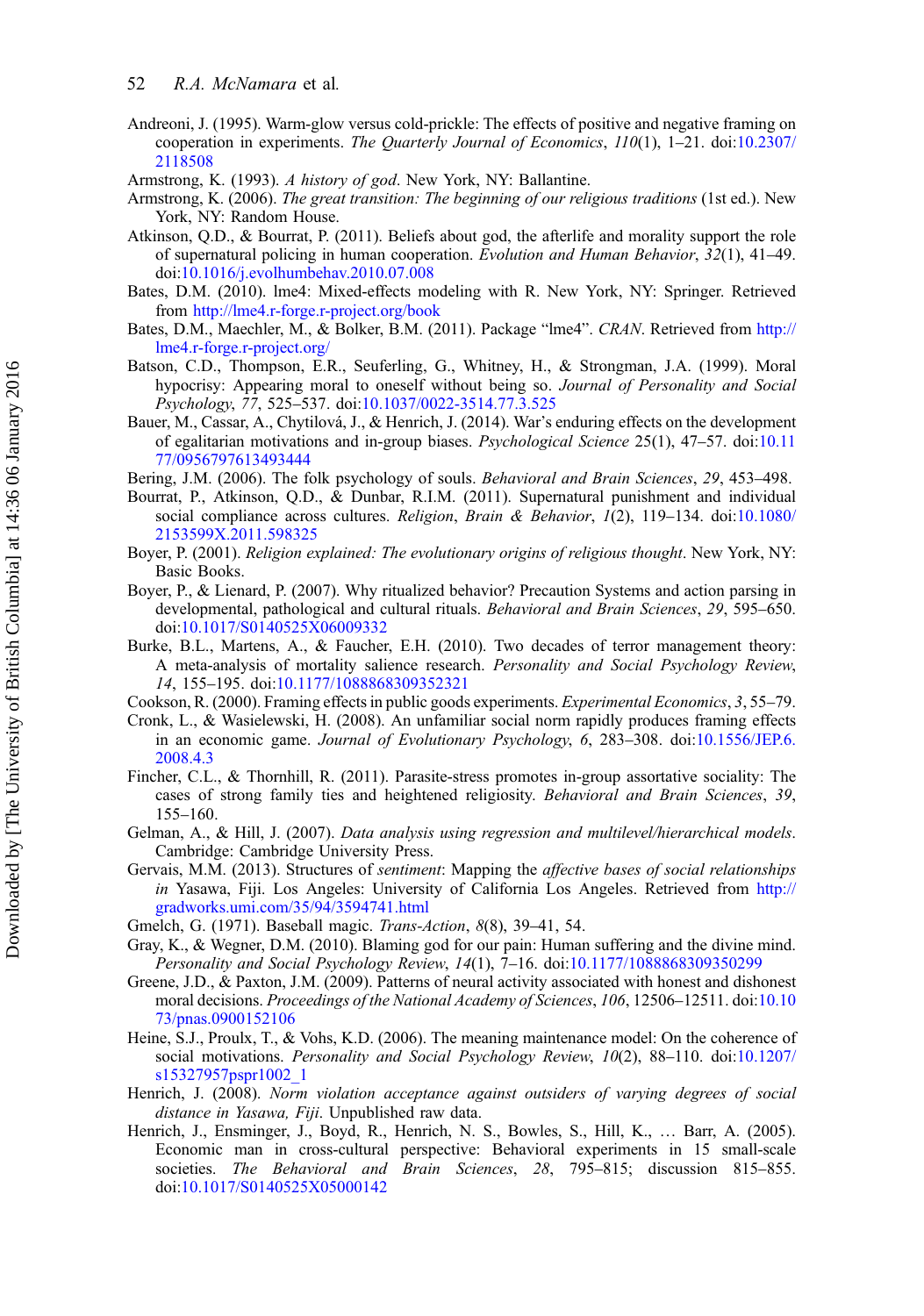- <span id="page-20-0"></span>Henrich, J., Ensminger, J., Barr, A., & McElreath, R. (2014). Major empirical results: Markets, religion, community size and the evolution of fairness and punishment. In J. Ensminger & J. Henrich (Eds.), Experimenting with social norms: Fairness and punishment in cross-cultural perspective (pp. 89–148). New York, NY: Sage.
- Henrich, J., Ensminger, J., McElreath, R., Barr, A., Barrett, C., Bolyanatz, A., … Ziker, J. (2010). Markets, religion, community size, and the evolution of fairness and punishment. Science, 327, 1480–1484. doi[:10.1126/science.1182238](http://dx.doi.org/10.1126/science.1182238)
- Hogg, M.A. (2007). Uncertainty–identity theory. Advances in Experimental Social Psychology, 39, 69–126. doi:[10.1016/S0065-2601\(06\)39002-8](http://dx.doi.org/10.1016/S0065-2601(06)39002-8)
- Hogg, M.A., Adelman, J.R., & Blagg, R.D. (2010). Religion in the face of uncertainty: An uncertainty-identity theory account of religiousness. Personality and Social Psychology Review, 14(1), 72–83. doi:[10.1177/1088868309349692](http://dx.doi.org/10.1177/1088868309349692)
- Homans, G.C. (1941). Anxiety and ritual: The theories of Malinowski and Radcliffe-Brown. American Anthropologist, New Series, 43, 164–172.
- House, B.R., Silk, J.B., Henrich, J., Barrett, H.C., Scelza, B.A., Boyette, A.H., … Laurence, S. (2013). Ontogeny of prosocial behavior across diverse societies. Proceedings of the National Academy of Sciences, 110, 14586–14591. doi:[10.1073/pnas.1221217110](http://dx.doi.org/10.1073/pnas.1221217110)
- Hruschka, D.J., Efferson, C., Jiang, T., Falletta-Cowden, A., Sigurdsson, S., McNamara, … & Henrich, J. (in press). Impartial institutions, pathogen stress, and the expanding social network. Human Nature.
- Jiang, T. (2013). Cheating in mind games: The subtlety of rules matters. Journal of Economic Behavior & Organization, 93, 328–336. doi:[10.1016/j.jebo.2013.04.003](http://dx.doi.org/10.1016/j.jebo.2013.04.003)
- Johnson, D.D.P. (2005). God's punishment and public goods: A test of the supernatural punishment hypothesis in 186 world cultures. Human Nature, 16, 410–446. doi[:10.1007/s12110-005-1](http://dx.doi.org/10.1007/s12110-005-1017-0) [017-0](http://dx.doi.org/10.1007/s12110-005-1017-0)
- Johnson, D.D.P. (2009). The error of god: Error management theory, religion, and the evolution of cooperation. In S.A. Levin (Ed.), Games, groups, and the global good (pp. 169–180). Berlin: Springer Physica-Verlag.
- Johnson, D.D.P., & Bering, J.M. (2006). Hand of god, mind of man: Punishment and cognition in the evolution of cooperation. Evolutionary Psychology, 4, 219–233.
- Johnson, D.D.P., & Krüger, O. (2004). The good of wrath: Supernatural punishment and the evolution of cooperation. *Political Theology*, 5, 159–176. doi[:10.1558/poth.2004.5.2.159](http://dx.doi.org/10.1558/poth.2004.5.2.159)
- Jong, J., Halberstadt, J., & Bluemke, M. (2012). Foxhole atheism, revisited: The effects of mortality salience on explicit and implicit religious belief. Journal of Experimental Social Psychology, 48, 983–989. doi:[10.1016/j.jesp.2012.03.005](http://dx.doi.org/10.1016/j.jesp.2012.03.005)
- Jost, J.T., & Hunyady, O. (2005). Antecedents and consequences of system-justifying ideologies. Current Directions in Psychological Science, 14, 260. doi[:10.1111/j.0963-7214.2005.00377.x](http://dx.doi.org/10.1111/j.0963-7214.2005.00377.x)
- Katz, R. (1999). The straight path of the spirit: Ancestral wisdom and healing traditions in Fiji. Rockester, VT: Park Street Press.
- Kay, A.C., Gaucher, D., McGregor, I., & Nash, K. (2010). Religious belief as compensatory control. Personality and Social Psychology Review, 14(1), 37–48. doi[:10.1177/1088868309](http://dx.doi.org/10.1177/1088868309353750) [353750](http://dx.doi.org/10.1177/1088868309353750)
- Kay, A.C., Gaucher, D., Napier, J.L., Callan, M.J., & Laurin, K. (2008). God and the government: Testing a compensatory control mechanism for the support of external systems. Journal of Personality and Social Psychology, 95(1), 18–35. doi[:10.1037/0022-3514.95.1.18](http://dx.doi.org/10.1037/0022-3514.95.1.18)
- Kay, A.C., Shepherd, S., Blatz, C.W., Chua, S.N., & Galinsky, A.D. (2010). For god (or) country: The hydraulic relation between government instability and belief in religious sources of control. Journal of Personality and Social Psychology, 99, 725-739. doi[:10.1037/a0021140](http://dx.doi.org/10.1037/a0021140)
- Kimbrough, E.O., & Vostroknutov, A. (2013, May 11). Norms make preferences social. Discussion papers dp13-01, Department of Economics, Simon Fraser University. Retrieved from [http://](http://ssrn.com/abstract=2267135) [ssrn.com/abstract=2267135](http://ssrn.com/abstract=2267135)
- Laurin, K., Shariff, A.F.A., Henrich, J., & Kay, A.C. (2012). Outsourcing punishment to god: Beliefs in divine control reduce earthly punishment. Proceedings of the Royal Society B: Biological Sciences, 279(1741), 3272–3281. doi:[10.1098/rspb.2012.0615](http://dx.doi.org/10.1098/rspb.2012.0615)
- Liberman, V.V., Samuels, S.M.S., & Ross, L.L. (2004). The name of the game: Predictive power of reputations versus situational labels in determining prisoner's dilemma game moves. Personality and Social Psychology Bulletin, 30, 1175–1185. doi:[10.1177/0146167204264004](http://dx.doi.org/10.1177/0146167204264004)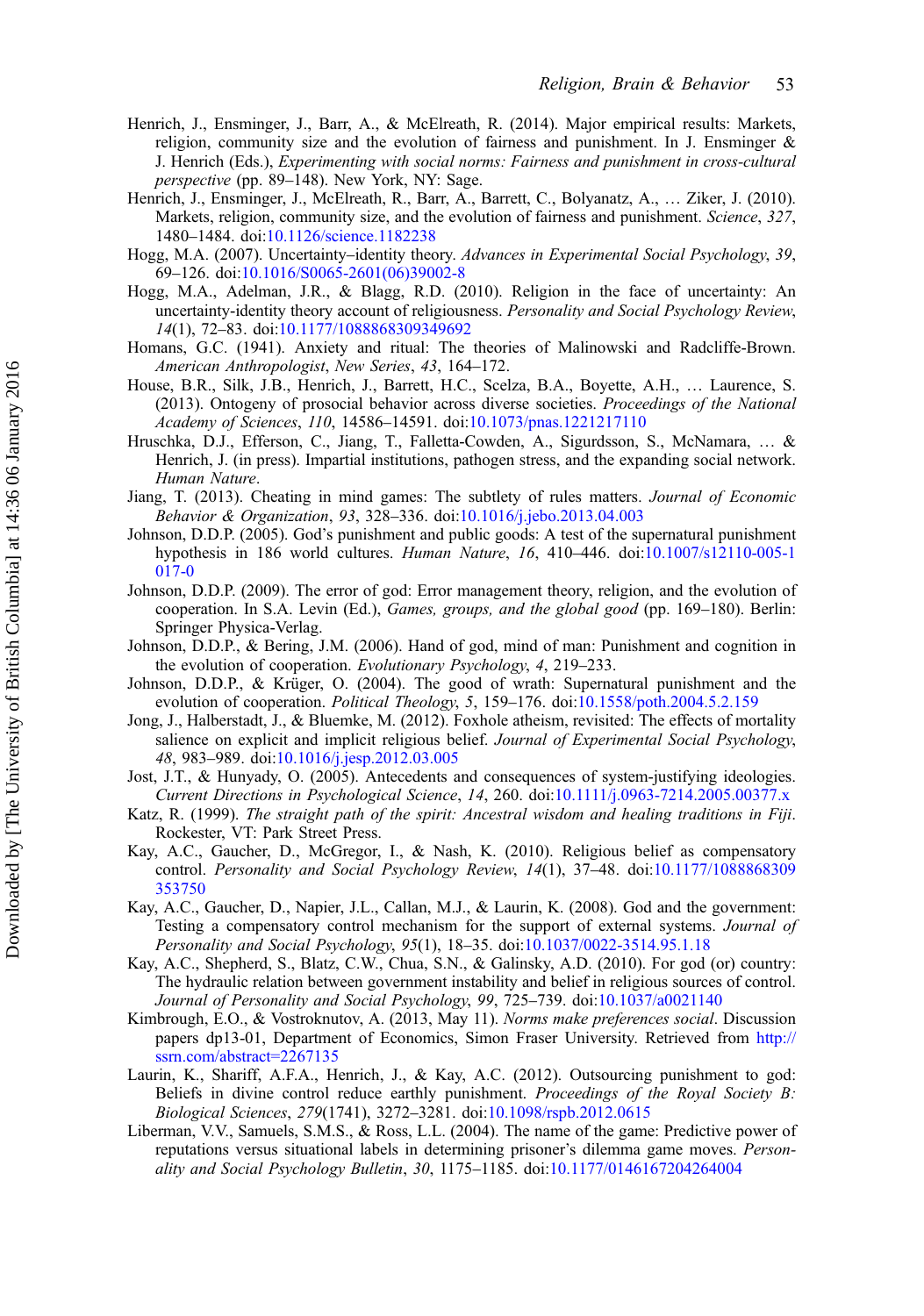- <span id="page-21-0"></span>Malinowski, B. (1948). *Magic, science and religion and other essays*. Long Grove, IL: Waveland Press.
- McKay, R.T., Efferson, C., Whitehouse, H., & Fehr, E. (2011). Wrath of god: Religious primes and punishment. Proceedings of the Royal Society B: Biological Sciences, 278, 1858–1863. doi:[10.1098/rspb.2010.2125](http://dx.doi.org/10.1098/rspb.2010.2125)
- McNamara, R.A., & Henrich, J. (submitted). Conflicting virtues in Fiji. In D. Hruschka (Ed.), Choosing the good. Manuscript submitted for publication.
- McNamara, R. A., Norenzayan, A., & Henrich, J. (2011). Questioning the gods: Religious priming in rural Fiji. Unpublished raw data.
- Norenzayan, A. (2013). Big gods: How religion transformed cooperation and conflict. Princeton, NJ: Princeton University Press.
- Norenzayan, A., Dar-Nimrod, I., Hansen, I.G., & Proulx, T. (2009). Mortality salience and religion: Divergent effects on the defense of cultural worldviews for the religious and the non-religious. European Journal of Social Psychology, 39(1), 101–113. doi:[10.1002/ejsp.482](http://dx.doi.org/10.1002/ejsp.482)
- Norenzayan, A., & Gervais, W.M. (2011). The cultural evolution of religion. In E. Slingerland & M. Collard (Eds.), Creating concilience: Integrating science and the humanities. New York, NY: Oxford University Press.
- Norenzayan, A., & Hansen, I.G. (2006). Belief in supernatural agents in the face of death. Personality and Social Psychology Bulletin, 32, 174–187. doi[:10.1177/0146167205280251](http://dx.doi.org/10.1177/0146167205280251)
- Norenzayan, A., & Shariff, A.F.A. (2008). The origin and evolution of religious prosociality. Science, 322(5898), 58–62. doi[:10.1126/science.1158757](http://dx.doi.org/10.1126/science.1158757)
- Norris, P., & Inglehart, R. (2004). Sacred and secular: Religion and politics worldwide. New York, NY: Cambridge University Press.
- Pichon, I., Boccato, G., & Saroglou, V. (2007). Nonconscious influences of religion on prosociality: A priming study. European Journal of Social Psychology, 37, 1032–1045. doi:[10.1002/ejsp.416](http://dx.doi.org/10.1002/ejsp.416)
- Preston, J.L., Ritter, R.S., & Hernandez, J.I. (2010). Principles of religious prosociality: A review and reformulation. Social and Personality Psychology Compass, 4, 574–590. doi[:10.1111/](http://dx.doi.org/10.1111/j.1751-9004.2010.00286.x) [j.1751-9004.2010.00286.x](http://dx.doi.org/10.1111/j.1751-9004.2010.00286.x)
- Proulx, T., & Heine, S.J. (2010). The frog in Kierkegaard's beer: Finding meaning in the threatcompensation literature. Social and Personality Psychology Compass, 4, 889–905. doi[:10.1111/](http://dx.doi.org/10.1111/j.1751-9004.2010.00304.x) [j.1751-9004.2010.00304.x](http://dx.doi.org/10.1111/j.1751-9004.2010.00304.x)
- Purzycki, B.G. (2013). The minds of gods: A comparative study of supernatural agency. *Cognition*, 129, 163–179. doi[:10.1016/j.cognition.2013.06.010](http://dx.doi.org/10.1016/j.cognition.2013.06.010)
- Purzycki, B.G., & Arakchaa, T. (2013). Ritual behavior and trust in the Tyva republic. Current Anthropology, 54, 381–388. doi[:10.1086/670526](http://dx.doi.org/10.1086/670526)
- Purzycki, B.G., Finkel, D.N., Shaver, J., Wales, N., Cohen, A.B., & Sosis, R. (2012). What does god know? Supernatural agents' access to socially strategic and non-strategic information. Cognitive Science, 36, 846–869. doi[:10.1111/j.1551-6709.2012.01242.x](http://dx.doi.org/10.1111/j.1551-6709.2012.01242.x)
- Purzycki, B.G., & Sosis, R. (2011). Our gods: Variation in supernatural minds. In Frey, U. (ed.), Essential building blocks of human nature (pp. 77–93). New York, NY: Springer-Verlag.
- R Core Development Team. (2008). R: A language and environment for statistical computing. Vienna. Retrieved from <http://www.R-project.org>
- Rand, D.G., Greene, J.D., & Nowak, M.A. (2012). Spontaneous giving and calculated greed. Nature, 489, 427–430. doi:[10.1038/nature11467](http://dx.doi.org/10.1038/nature11467)
- Randolph-Seng, B., & Nielsen, M.E. (2007). Honesty: One effect of primed religious representations. International Journal for the Psychology of Religion, 17, 303–315. doi:[10.1080/](http://dx.doi.org/10.1080/10508610701572812) [10508610701572812](http://dx.doi.org/10.1080/10508610701572812)
- Ruffle, B.J., & Sosis, R. (2010). Do religious contexts elicit more trust and altruism? An experiment on facebook. Unpublished manuscript.
- Rustagi, D., Engel, S., & Kosfeld, M. (2010). Conditional cooperation and costly monitoring explain success in forest commons management. Science, 330, 961–965. doi:[10.1126/](http://dx.doi.org/10.1126/science.1193649) [science.1193649](http://dx.doi.org/10.1126/science.1193649)
- Ryle, J. (2010). My god, my land: Interwoven paths of Christianity and tradition in Fiji. Burlington, VT: Ashgate.
- Schloss, J.P., & Murray, M.J. (2011). Evolutionary accounts of belief in supernatural punishment: A critical review. Religion, Brain & Behavior, 1(1), 46–99. doi:[10.1080/2153599X.2011.558707](http://dx.doi.org/10.1080/2153599X.2011.558707)
- Shariff, A.F.A. (2011). Big gods were made for big groups. Religion, Brain & Behavior, 1(1), 89–93. doi[:10.1080/2153599X.2011.558717](http://dx.doi.org/10.1080/2153599X.2011.558717)